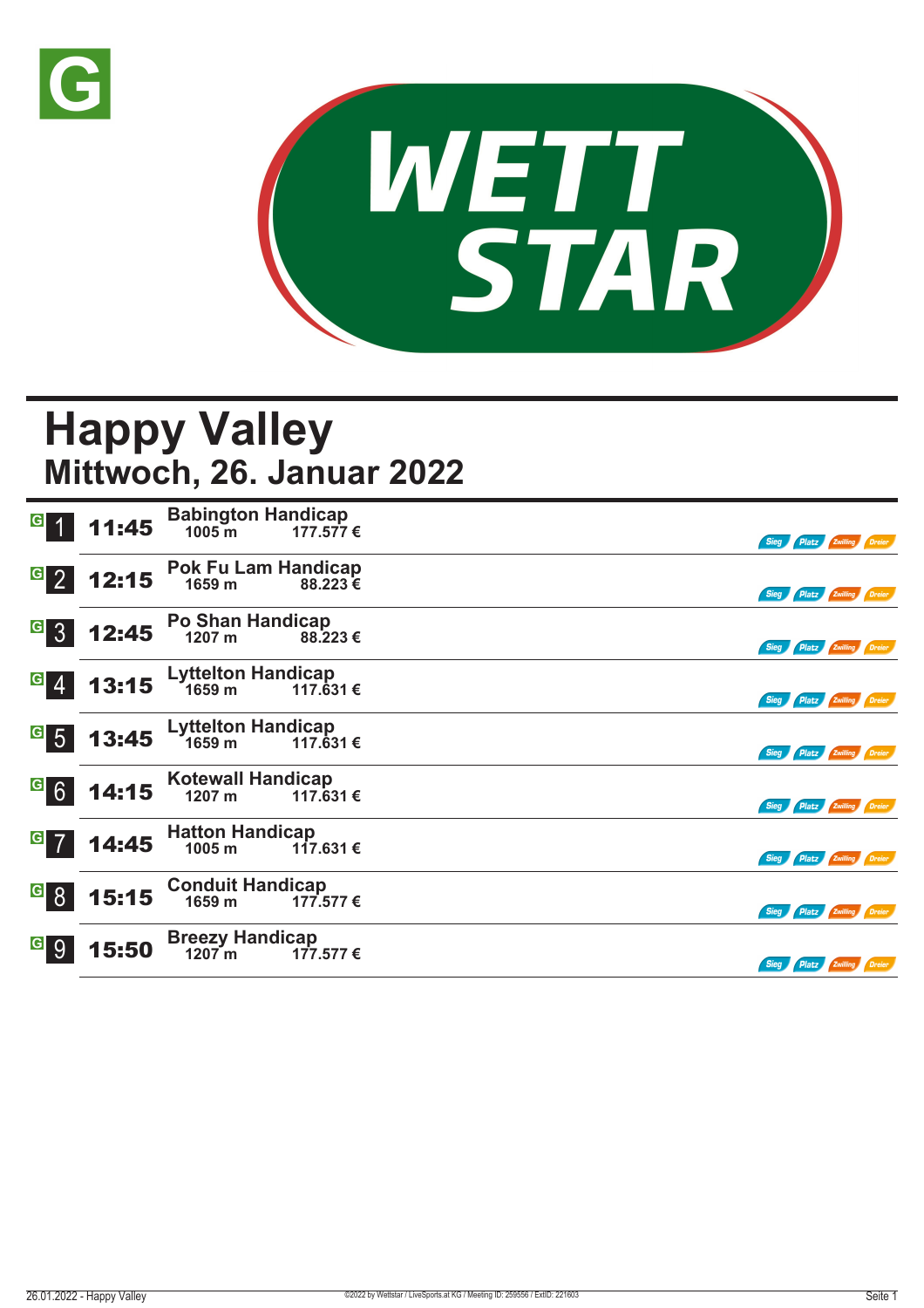| 1000 - 1000 - 1000 - 1000 - 1000 - 1000 - 1100 - 1100 - 1110 - 1110 - 1110 - 111 |   |                       |   |                        |                     |   |                      |  |
|----------------------------------------------------------------------------------|---|-----------------------|---|------------------------|---------------------|---|----------------------|--|
| A Smile Like Yours                                                               | 9 | Courageous Knight     | 4 | <b>Heart Conquered</b> | Nearly Fine         |   | Spontaneous          |  |
| Above All                                                                        |   | Daily Beauty          |   | Invincible Missile     | Noble Bovz          | h | Star Of Wuvi         |  |
| Aerosonic                                                                        |   | Decisive Twelve       |   | Jazz Steed             | Nothing Impossible  |   | Stock Legend         |  |
| All You Know                                                                     |   | Dr Winning            |   | Jolly Good Heart       | Oriental Amigo      |   | Stoltz               |  |
| <b>Amazing News</b>                                                              |   | E Honey               |   | Kinda Cool             | Oscar Glory         |   | Sunny And Gold       |  |
| Aquila                                                                           |   | Ernest Feeling        |   | Kowloon Great          | Pakistan Zindabad   |   | Super Red Dragon     |  |
| Astrologer                                                                       |   | <b>Fabulous Eight</b> |   | Laputa                 | Passing Fashion     |   | Team Goodluck        |  |
| Big Two                                                                          |   | Fearless Fire         |   | Leap Of Faith          | Pretty Queen Prawn  |   | Toycoon              |  |
| <b>Blazing Beat</b>                                                              |   | <b>Flying Genius</b>  |   | Legend Goes            | Raging Blaze        |   | Treasure Of Field    |  |
| <b>Bright Kid</b>                                                                |   | Forte                 |   | Like That              | Red Brick Glory     |   | <b>Triple Triple</b> |  |
| <b>Brilliant Fortune</b>                                                         |   | Fortune Winner        |   | Make It Quick          | <b>Regency Star</b> |   | Trust Me             |  |
| <b>Bulletproof</b>                                                               | 5 | Gang Of Brothers      |   | Maldives               | Rewarding Together  |   | <b>Turin Warrior</b> |  |
| California Sky                                                                   |   | Gift Of Lifeline      |   | Mega Bonus             | Royal Campbell      |   | Universal Go Go      |  |
| Call Me Lu                                                                       |   | Go For Tea            |   | <b>Meridian Genius</b> | <b>Ruby Stars</b>   |   | V Chevaliers         |  |
| Casa Kingdom                                                                     |   | Gold Marquis          |   | <b>Mission Smart</b>   | Scotch Tycoon       |   | Valiant Fortune      |  |
| <b>Chater Pins</b>                                                               |   | Goodmanship           |   | Mister Arm             | Shanghai Grace      |   | Villa Fionn          |  |
| Cigar Buddies                                                                    |   | Gorgeous Inheritor    |   | More Than Enough       | <b>Sky Forever</b>  |   | Vitralite            |  |
| Circuit Booming                                                                  | 6 | <b>Great Times</b>    |   | Murray's Partners      | Smiling Time        |   | Viva Mama            |  |
| Circuit Seven                                                                    |   | H Z Tourbillon        |   | My Ecstatic            | Special M           |   | Wind Speeder         |  |
| Colonel                                                                          | 9 | Happy Jai Jai         |   | Namjong Sings          | Speed Fay Fay       |   | Wine And Wine        |  |
|                                                                                  |   |                       |   |                        |                     |   |                      |  |

### **WANN STARTET IHR JOCKEY / FAHRER...**

| Alexis Badel       | 1,3,4,5,6,8,9 | Antoine Hamelin    | 3,4,6,7,8,9   | <b>Blake Shinn</b>  | 2,4,5,7,9         |
|--------------------|---------------|--------------------|---------------|---------------------|-------------------|
| Chak-Yu Vincent Ho | 2,3,4,5,6,7,9 | H T Mo             | 2,3,6         | Harry Bentley       | 3.4,5,6,8,9       |
| Hoi-Wing Lai       |               | Jerry Chau         | 3,4,7         | Joao Moreira        | 1,2,3,4,5,6,7,8,9 |
| Karis Teetan       | 2,3,4,5,6,8,9 | K-Chun-Derek Leung | 1,2,7,9       | . Hewitson          | 2,3,6,7,8,9       |
| L J Ferraris       | 2,3,5,7,8     | Matthew Chadwick   | 1,2,4,6,7,8,9 | <b>Matthew Poon</b> | 1,2,3,5,6,7,8,9   |
| Ming-Lun Yeung     |               | Vagner Borges      | 1,3,4,5,7,8,9 | Zac Purton          | 1,2,5,6,7,8       |

## **WANN STARTET IHR TRAINER...**

| A S Cruz<br>C H Yip<br>David A Hayes<br>Jimmy Ting<br>P F Yiu | .5.6.7.9<br>2.3.4.5.6.7<br>2.4.7.8<br>3.7.8<br>3.4.5.6.7.8.9 | <b>Millard</b><br>AI<br>C S Shum<br>Douglas Whyte<br>K L Man<br>P O'sullivan | 3.7.8.9<br>1,4,6,8,9<br>3,4,6,7,9<br>2,4,8<br>2,5,6,7 | C Fownes<br>C W Chang<br>F C Lor<br>K W Lui<br><b>Richard Gibson</b> | 1.2.3.4.5.6.8.9<br>2.3<br>1,3,5,6,7,8,9<br>1.5.6.7.8.9<br>1,2,3,4,6,9 | D J Hall<br>J Size<br>∟ Ho<br>T P Yung | 2.8<br>1,3,5,8,9<br>1,2,4,9 |
|---------------------------------------------------------------|--------------------------------------------------------------|------------------------------------------------------------------------------|-------------------------------------------------------|----------------------------------------------------------------------|-----------------------------------------------------------------------|----------------------------------------|-----------------------------|
| W Y So                                                        | 2,3,5,6,7,9                                                  | Y S Tsui                                                                     | 2,3,4,6,7                                             |                                                                      |                                                                       |                                        |                             |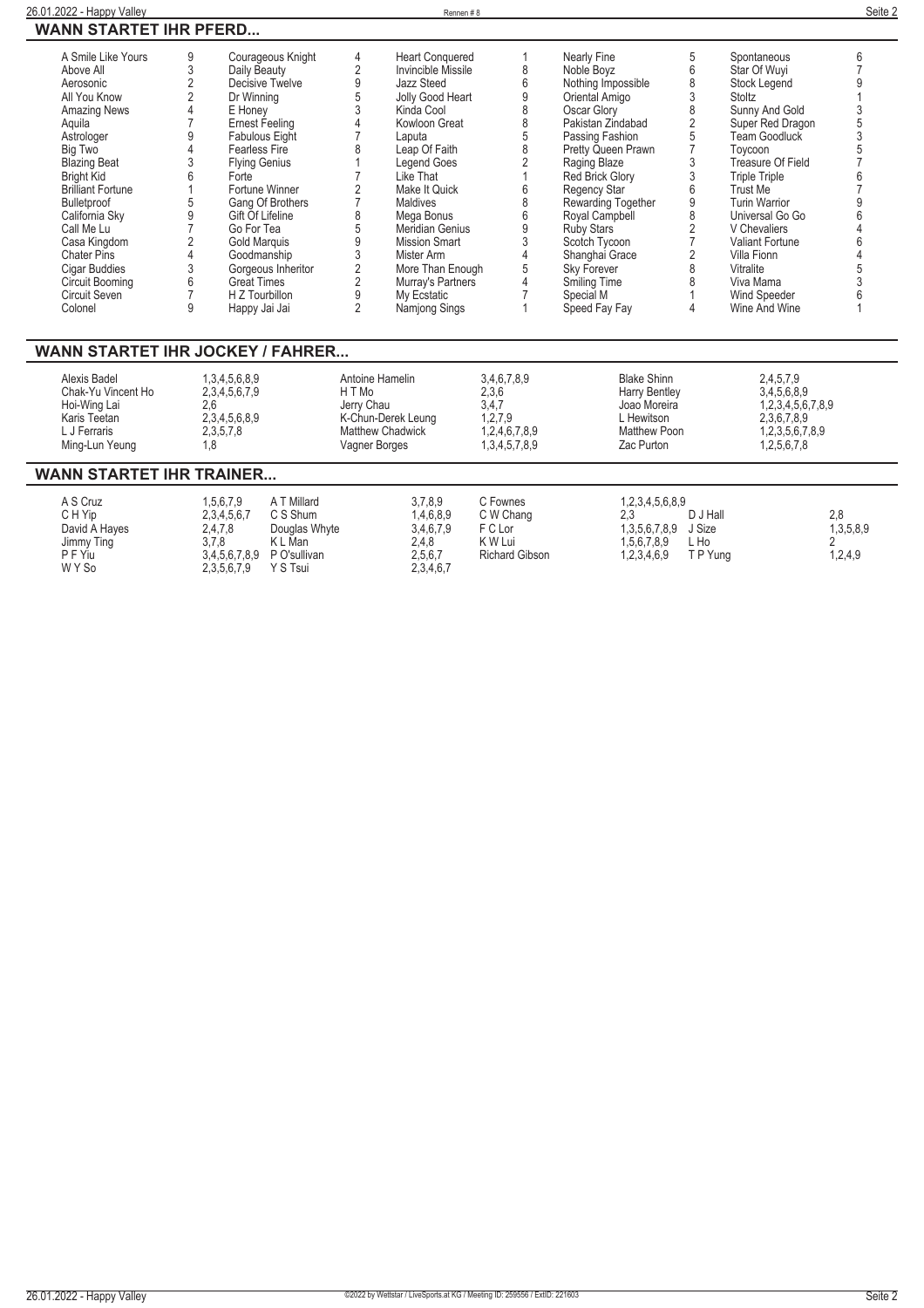**1005 m 177.577 €**

## **26.01.2022 - Happy Valley** Rennen # 1 **Seite 3 Babington Handicap**

**Rennpreis: 177.577 € (101.219 39.067 20.421 10.655 6.215) Handicap 3yo+** 

**1 11:45**

| <b>Sieg</b><br><b>Platz</b><br>Zwilling<br><b>Dreier</b>                                                                                               |                                                                                                            |                                                                                                        |                                                                |                                                                                                                              |
|--------------------------------------------------------------------------------------------------------------------------------------------------------|------------------------------------------------------------------------------------------------------------|--------------------------------------------------------------------------------------------------------|----------------------------------------------------------------|------------------------------------------------------------------------------------------------------------------------------|
| <b>Namjong Sings</b><br>6j. br W (Your Song - Breezing Home)<br>Trainer: C S Shum<br>Besitzer: S Sze Yung Lok & E Sze Chu<br><b>Alexis Badel</b>       | 15.12 Happy Valley<br>21.11 Sha Tin<br>24.10 Sha Tin<br>19.09 Sha Tin<br>23.05 Sha Tin                     | 6 59.0 1207<br>4 58.0 1207<br><b>U</b> 58.0 1207<br>1 55.0 1207<br><b>U</b> 57.0 1207                  | 84.504<br>84.504<br>84.504<br>80.736                           | 29,0 Alexis Badel<br>84.504 25,0 Alexis Badel<br>13.0 Alexis Badel<br>18,3 Alexis Badel<br>7.5 Alexis Badel                  |
| <b>Special M</b><br>4j. b W (Lawman - Young Special)<br>Trainer: J Size<br>Besitzer: Richard Li Tzar Kai                                               | 12.01 Happy Valley<br>05.01 Happy Valley<br>27.12 Sha Tin<br>15.12 Happy Valley                            | 1 54.0 1006<br>2 54.0 1207<br><b>U</b> 55.0 1006<br>1 52.0 1006                                        | 84.824<br>84.824<br>84.504<br>84.504                           | 4,0 V Borges<br>7,4 V Borges<br>22,0 V Borges<br>5.5 Joao Moreira                                                            |
| <b>Stoltz</b><br>4j. ch W (More Than Ready - Decelerator)<br>Trainer: KW Lui<br>Besitzer: Josiah Ma Pok Man<br><b>Zac Purton</b>                       | 12.01 Happy Valley<br>15.12 Happy Valley<br>29.05 Randwick<br>19.05 Kensington<br>19.12 Newcastle          | 2 54.0 1006<br>2 53.0 1006<br><b>U</b> 56.0 1207<br>2 58.0 1106<br>4 57.0 1308                         | 84.824<br>84.504<br>32.584<br>12.514<br>8.857                  | 9.1 Joao Moreira<br>3.0 Matthew Poon<br>13.0 Matthew Poon<br>10,0 Louise Day<br>4,8 Tommy Berry<br>5.5 Tyler Schiller        |
| <b>Flying Genius</b><br>5j. bb W (All Too Hard - Sacha Royale)<br>Trainer: A S Cruz<br>Besitzer: Stella Fung Siu Wan<br><b>Matthew Poon</b>            | 09.01 Sha Tin<br>18.12 Sha Tin<br>01.12 Happy Valley<br>07.11 Sha Tin                                      | <b>U</b> 55.0 1006<br><b>U</b> 55.0 1207<br>5 56.0 1006<br><b>U</b> 58.0 1006                          | 84.824<br>84.504<br>84.504 96,0 C Y Ho                         | 30.0 L J Ferraris<br>30.0 Matthew Poon<br>84.504 53.0 H N Jack Wong                                                          |
| <b>Brilliant Fortune</b><br>5j. ch W (Deep Field - Danica)<br>Trainer: C Fownes<br>Besitzer: William Sze Loong Yau<br>Joao Moreira                     | 19.01 Happy Valley<br>15.12 Happy Valley<br>24.11 Happy Valley<br>27.10 Sha Tin                            | 4 54.0 1207<br><b>U</b> 55.0 1006<br>2 54.0 1006<br>3 56.0 1207                                        | 84.824<br>84.504<br>84.504<br>84.504                           | 10,0 L J Ferraris<br>4,0 Karis Teetan<br>5.8 C Y Ho<br>6.4 Blake Shinn<br>7,2 Joao Moreira                                   |
| <b>Heart Conquered</b><br>6j. ch W (Akeed Mofeed - Heart To Fear)<br><b>Trainer: Richard Gibson</b><br>Besitzer: Sutong Pan<br><b>Matthew Chadwick</b> | 12.01 Happy Valley<br>17.11 Happy Valley<br>31.10 Happy Valley<br>22.09 Happy Valley<br>08.09 Happy Valley | 6 54.0 1006<br>6 54.0 1006<br><b>U</b> 52.0 1006<br>2 55.0 1006<br>2 54.0 1006                         | 84.824<br>84.504<br>84.504<br>84.504<br>84.504                 | 13,0 Ruan Maia<br>7,2 Jerry Chau<br>7.7 K H Alfred Chan<br>9.9 Tony Piccone<br>10,0 Tony Piccone                             |
| <b>Like That</b><br>4j. ch W (Akeed Mofeed - Calemore)<br>Trainer: F C Lor<br><b>K-Chun-Derek Leung</b>                                                | 09.01 Sha Tin<br>08.12 Happy Valley<br>03.11 Happy Valley<br>22.09 Happy Valley<br>04.07 Sha Tin           | 5 54.0 1006<br><b>U</b> 53.0 1207<br>2 53.0 1207<br>6 55.0 1207<br><b>U</b> 52.0 1207                  | 84.824<br>101.405<br>68.356                                    | 6,8 K C Leung<br>32.0 L Hewitson<br>2,2 Joao Moreira<br>84.504 11,0 K C Leung<br>80.736 12,0 K C Leung                       |
| <b>Wine And Wine</b><br>5j. ch W (Snitzel - Gold Anthem)<br>Trainer: T P Yung<br>Besitzer: Hung Kam Po & Dr Alan Lee<br>Ming-Lun Yeung<br>Quoten:      | 12.01 Happy Valley<br>15.12 Happy Valley<br>17.11 Happy Valley<br>20.10 Happy Valley<br>22.09 Happy Valley | <b>U</b> 50.0 1006<br>6 54.0 1006<br><b>U</b> 54.0 1207<br>5 54.0 1006<br><b>U</b> 54.0 1006           | 84.504<br>84.504                                               | 84.824 24,0 C Victor Wong<br>7,6 K C Leung<br>84.504 14,0 C Victor Wong<br>84.504 86,0 C Victor Wong<br>37,0 K H Alfred Chan |
| 57.2<br>53.5                                                                                                                                           | <b>Vagner Borges</b><br>Ergebnis:                                                                          | 01.12 Happy Valley<br>20.10 Happy Valley<br>20.10 Happy Valley<br>Besitzer: Andy Wong Ka Wai Et Al Edw | <b>U</b> 54.0 1207<br><b>U</b> 60.0 1006<br><b>U</b> 57.0 1006 | 84.504<br>84.504 50,0 C Y Ho<br>84.504                                                                                       |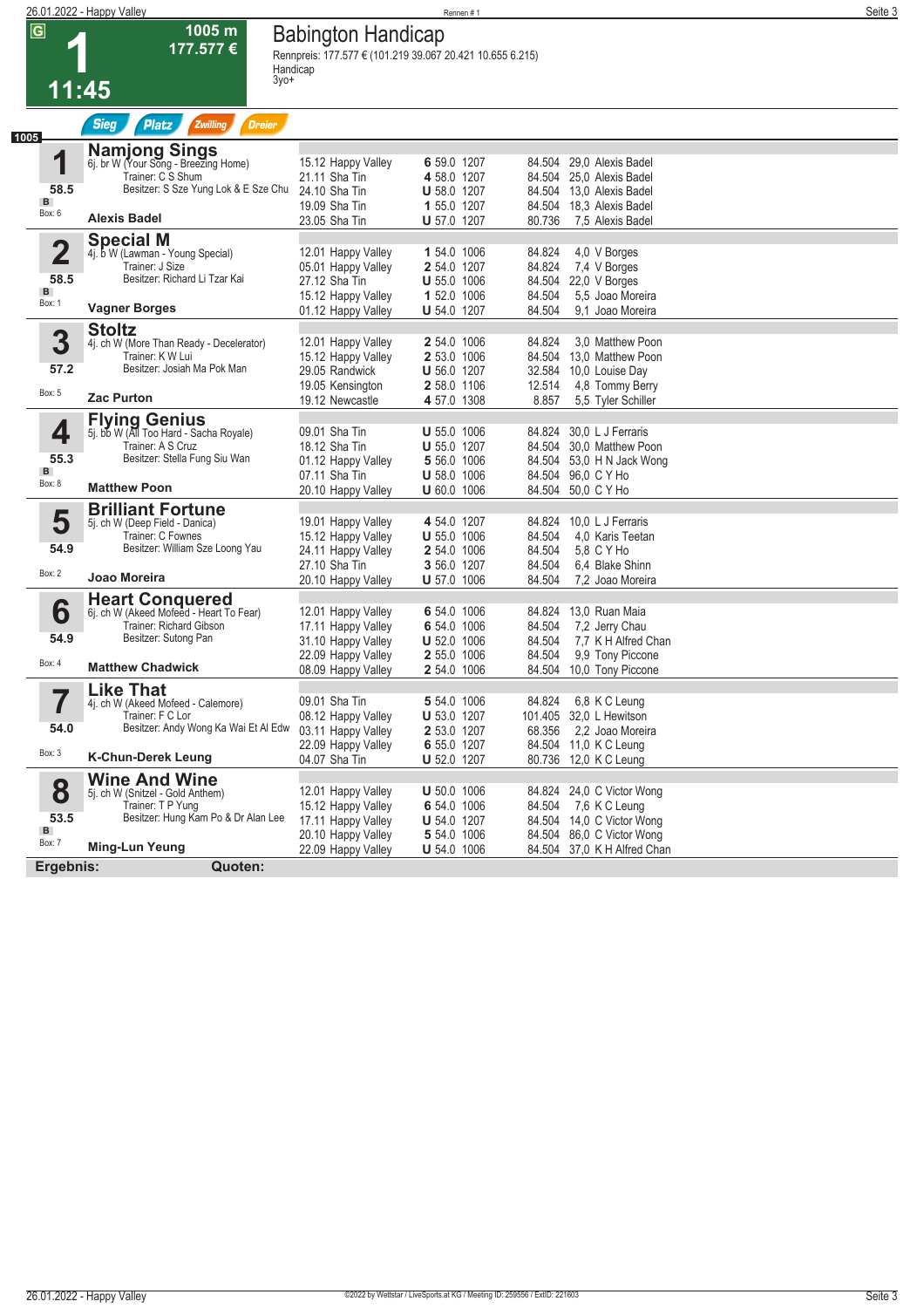| $\overline{G}$          | 1659 m<br>88.223€                                                                    | Pok Fu Lam Handicap                                                |                                          |                                                            |  |
|-------------------------|--------------------------------------------------------------------------------------|--------------------------------------------------------------------|------------------------------------------|------------------------------------------------------------|--|
|                         |                                                                                      | Rennpreis: 88.223 € (50.287 19.409 10.146 5.293 3.088)<br>Handicap |                                          |                                                            |  |
| 12:15                   | 3уо+                                                                                 |                                                                    |                                          |                                                            |  |
|                         |                                                                                      |                                                                    |                                          |                                                            |  |
| 1659                    | <b>Sieg</b><br><b>Platz</b><br>Zwilling<br><b>Dreier</b>                             |                                                                    |                                          |                                                            |  |
| 1                       | <b>All You Know</b><br>8j. gr W (Dark Angel - Marseille Express)                     | 29.12 Sha Tin                                                      | 6 59.0 1660                              | 41.983 21.0 Jerry Chau                                     |  |
| 60.3                    | Trainer: Richard Gibson<br>Besitzer: Eric Ng Wing Kwong                              | 08.12 Happy Valley<br>13.11 Sha Tin                                | 2 59.0 1660<br><b>U</b> 51.0 1207        | 41.983<br>5.0 Alexis Badel<br>55.977 92,0 ML Yeung         |  |
| B<br>Box: 12            |                                                                                      | 20.10 Happy Valley                                                 | <b>U</b> 51.0 1660                       | 55.977 20.0 Matthew Poon                                   |  |
|                         | <b>Zac Purton</b>                                                                    | 06.10 Happy Valley                                                 | U 53.0 1207                              | 55.977 33,0 Antoine Hamelin                                |  |
| $\overline{\mathbf{2}}$ | <b>Fortune Winner</b><br>5j. b W (Rock 'n' Pop - Vera De Bosset)                     | 15.12 Happy Valley                                                 | <b>U</b> 52.0 1811                       | 55.977 130,0 H T Mo                                        |  |
| 60.3                    | Trainer: L Ho<br>Besitzer: Crossover Syndicate                                       | 24.11 Happy Valley<br>03.11 Happy Valley                           | <b>U</b> 54.0 1660<br><b>U</b> 54.0 1660 | 55.977 137,0 H T Mo<br>55.977 182,0 H T Mo                 |  |
| Box: 4                  | <b>K-Chun-Derek Leung</b>                                                            | 06.10 Happy Valley                                                 | <b>U</b> 54.0 1207                       | 55.977 144,0 H T Mo<br>53.824 125.0 H W Lai                |  |
|                         |                                                                                      | 09.06 Happy Valley                                                 | <b>U</b> 57.0 1207                       |                                                            |  |
| 3                       | <b>Daily Beauty</b><br>6j. br W (All American - Mixed Emotions)<br>Trainer: C Fownes | 12.01 Happy Valley<br>22.12 Happy Valley                           | <b>U</b> 60.0 1207<br>4 60.0 1660        | 42.142<br>5.0 Joao Moreira<br>41.983 7,2 ML Yeung          |  |
| 59.9                    | Besitzer: Peter Cheng & Jerry Cheng C                                                | 01.12 Happy Valley                                                 | 5 52.0 1207                              | 55.977 29,0 ML Yeung                                       |  |
| Box: 11                 | <b>Karis Teetan</b>                                                                  | 13.11 Sha Tin<br>24.10 Sha Tin                                     | <b>U</b> 52.0 1207<br><b>U</b> 54.0 1408 | 55.977 160,0 H N Jack Wong<br>55.977 259,0 H N Jack Wong   |  |
|                         | Casa Kingdom                                                                         |                                                                    |                                          |                                                            |  |
| 4                       | 4j. b W (Dundeel - Starzel)<br>Trainer: David A Hayes                                | 27.12 Sha Tin<br>01.12 Happy Valley                                | U 59.0 1408<br><b>U</b> 60.0 1006        | 41.983 16.0 Blake Shinn<br>41.983 12,0 Harry Bentley       |  |
| 59.0                    | Besitzer: Wu Wei Lam                                                                 | 17.11 Happy Valley<br>11.07 Sha Tin                                | 4 60.0 1207<br><b>U</b> 53.0 1408        | 41.983 15,0 Chad Schofield<br>53.824 37,0 C Y Ho           |  |
| Box: 1                  | <b>Blake Shinn</b>                                                                   | 26.06 Sha Tin                                                      | <b>U</b> 54.0 1408                       | 53.824 22,0 Karis Teetan                                   |  |
| 5                       | <b>Legend Goes</b><br>4j. b $\overline{M}$ (Not A Single Doubt - Lahana)             | 01.01 Sha Tin                                                      | <b>U</b> 59.0 1811                       | 42.142 44,0 Ruan Maia                                      |  |
| 57.6                    | Trainer: P O'sullivan<br>Besitzer: K K Ho                                            | 08.12 Happy Valley                                                 | U 59.0 1660                              | 41.983 29,0 K C Leung                                      |  |
| B<br>Box: 3             |                                                                                      | 13.11 Sha Tin<br>17.10 Sha Tin                                     | <b>U</b> 49.0 1408<br><b>U</b> 53.0 1207 | 55.977 156,0 C Victor Wong<br>55.977 63,0 V Borges         |  |
|                         | <b>Chak-Yu Vincent Ho</b>                                                            | 26.06 Sha Tin                                                      | U 53.0 1408                              | 53.824 74,0 H N Jack Wong                                  |  |
| 6                       | Happy Jai Jai<br>5j. b W (Savabeel - Avisto)                                         | 22.12 Happy Valley                                                 | 1 53.0 1660                              | 41.983<br>2,9 Joao Moreira                                 |  |
| 56.2                    | Trainer: TP Yung<br>Besitzer: Happy Yeah Yeah Syndicate                              | 08.12 Happy Valley<br>27.10 Sha Tin                                | 3 53.0 1660<br>$U 54.0 1811$             | 41.983 10.0 ML Yeung<br>9.4 Matthew Chadwick<br>41.983     |  |
| Box: 2                  | Joao Moreira                                                                         | 20.10 Happy Valley<br>06.10 Happy Valley                           | 5 55.0 1660<br>2 54.0 1660               | 41.983 14,0 ML Yeung<br>41.983 25,0 ML Yeung               |  |
| 7                       | <b>Great Times</b>                                                                   |                                                                    |                                          |                                                            |  |
|                         | 5j. ch W (Anodin - Gracieuse)<br>Trainer: D J Hall                                   | 15.12 Happy Valley<br>03.11 Happy Valley                           | U 57.0 2213<br><b>U</b> 58.0 2213        | 41.983 83,0 Matthew Poon<br>41.983 48,0 Matthew Poon       |  |
| 55.8<br>$\mathbf{B}$    | Besitzer: Kenneth Fung King Keung Et 01.10 Sha Tin                                   |                                                                    | <b>U</b> 58.0 1811                       | 41.983 120,0 Matthew Poon                                  |  |
| Box: 9                  | L Hewitson                                                                           | 03.02 Happy Valley<br>13.01 Happy Valley                           | <b>U</b> 51.0 2213<br><b>U</b> 51.0 2213 | 53.824 78.0 Jerry Chau<br>53.824 53,0 Jerry Chau           |  |
| 8                       | <b>Pakistan Zindabad</b>                                                             | 18.12 Sha Tin                                                      | 3 55.0 1609                              | 41.983 33,0 L J Ferraris                                   |  |
|                         | 5j. gr W (Kodiac - Coolnagree)<br>Trainer: W Y So                                    | 13.11 Sha Tin                                                      | <b>U</b> 57.0 1811                       | 41.983 27,0 C Y Ho                                         |  |
| 55.8<br>B               | Besitzer: Exors Of The Estate Of The L                                               | 10.10 Sha Tin<br>15.09 Happy Valley                                | <b>U</b> 57.0 1408<br>6 58.0 1207        | 41.983 12.0 Alexis Badel<br>41.983 13,0 Alexis Badel       |  |
| Box: 7                  | L J Ferraris                                                                         | 26.06 Sha Tin                                                      | <b>U</b> 51.0 1207                       | 53.824 21,0 ML Yeung                                       |  |
| 9                       | <b>Gorgeous Inheritor</b><br>6j. br W (Poet's Voice - Throne Inn)                    | 27.12 Sha Tin                                                      | 4 53.0 1408                              | 41.983 40,0 Matthew Poon                                   |  |
| 54.4                    | Trainer: C H Yip<br>Besitzer: Yip Kong Wah                                           | 26.06 Sha Tin<br>26.05 Happy Valley                                | U 56.0 1660<br><b>U</b> 56.0 1207        | 40.368 75,0 Tony Piccone<br>40.368 23.0 Matthew Poon       |  |
| Box: 5                  |                                                                                      | 11.04 Sha Tin                                                      | 5 57.0 1006                              | 40.368 82,0 Matthew Poon                                   |  |
|                         | <b>Matthew Poon</b><br><b>Ruby Stars</b>                                             | 14.02 Sha Tin                                                      | <b>U</b> 59.0 1408                       | 40.368 29,0 Zac Purton                                     |  |
| 10                      | 5j. b W (Dandy Man - Lily White Socks)<br>Trainer: K L Man                           | 27.12 Sha Tin                                                      | <b>U</b> 54.0 1408                       | 41.983 71,0 H W Lai                                        |  |
| 53.1                    | Besitzer: Brian Wong Chi Fai & Adam                                                  | 05.12 Sha Tin<br>27.10 Sha Tin                                     | <b>U</b> 56.0 1660<br><b>U</b> 57.0 1811 | 41.983 31,0 Matthew Chadwick<br>41.983 17,0 Chad Schofield |  |
| Box: 10                 | <b>Hoi-Wing Lai</b>                                                                  | 19.09 Sha Tin<br>26.06 Sha Tin                                     | <b>U</b> 56.0 1660<br>2 58.0 1660        | 41.983 10,0 K C Leung<br>40.368 15,0 K C Leung             |  |
|                         | <b>Aerosonic</b>                                                                     |                                                                    |                                          |                                                            |  |
| 1                       | 5j. b W (Kodiac - Framed)<br>Trainer: C W Chang                                      | 09.01 Sha Tin<br>22.12 Happy Valley                                | 4 50.0 1408<br><b>U</b> 51.0 1660        | 42.142 86,0 H T Mo<br>41.983 92,0 H T Mo                   |  |
| 51.7                    | Besitzer: Fortune Owners Syndicate                                                   | 26.06 Sha Tin<br>13.06 Sha Tin                                     | <b>U</b> 55.0 1660<br><b>U</b> 57.0 1207 | 40.368 32,0 Joao Moreira<br>40.368 23,0 Chad Schofield     |  |
| Box: 6                  | H T Mo                                                                               | 06.06 Sha Tin                                                      | <b>U</b> 58.0 1660                       | 40.368 10,0 Joao Moreira                                   |  |
|                         | <b>Shanghai Grace</b> 6j. b W (Kyllachy - Lavinia's Grace)                           | 16.01 Sha Tin                                                      | 5 51.0 1660                              | 42.142 11,0 Matthew Chadwick                               |  |
| 51.3                    | Trainer: Y S Tsui<br>Besitzer: Tam Ping Chi & William Leun                           | 29.12 Sha Tin                                                      | <b>U</b> 52.0 1660                       | 41.983 17,0 Matthew Chadwick                               |  |
| B                       |                                                                                      | 05.12 Sha Tin<br>10.11 Happy Valley                                | 6 52.0 1660<br>6 53.0 1660               | 41.983 13,0 H T Mo<br>41.983 4,7 C Y Ho                    |  |
| Box: 8<br>Ergebnis:     | <b>Matthew Chadwick</b><br>Quoten:                                                   | 27.10 Sha Tin                                                      | <b>U</b> 51.0 1811                       | 41.983 16,0 H N Jack Wong                                  |  |
|                         |                                                                                      |                                                                    |                                          |                                                            |  |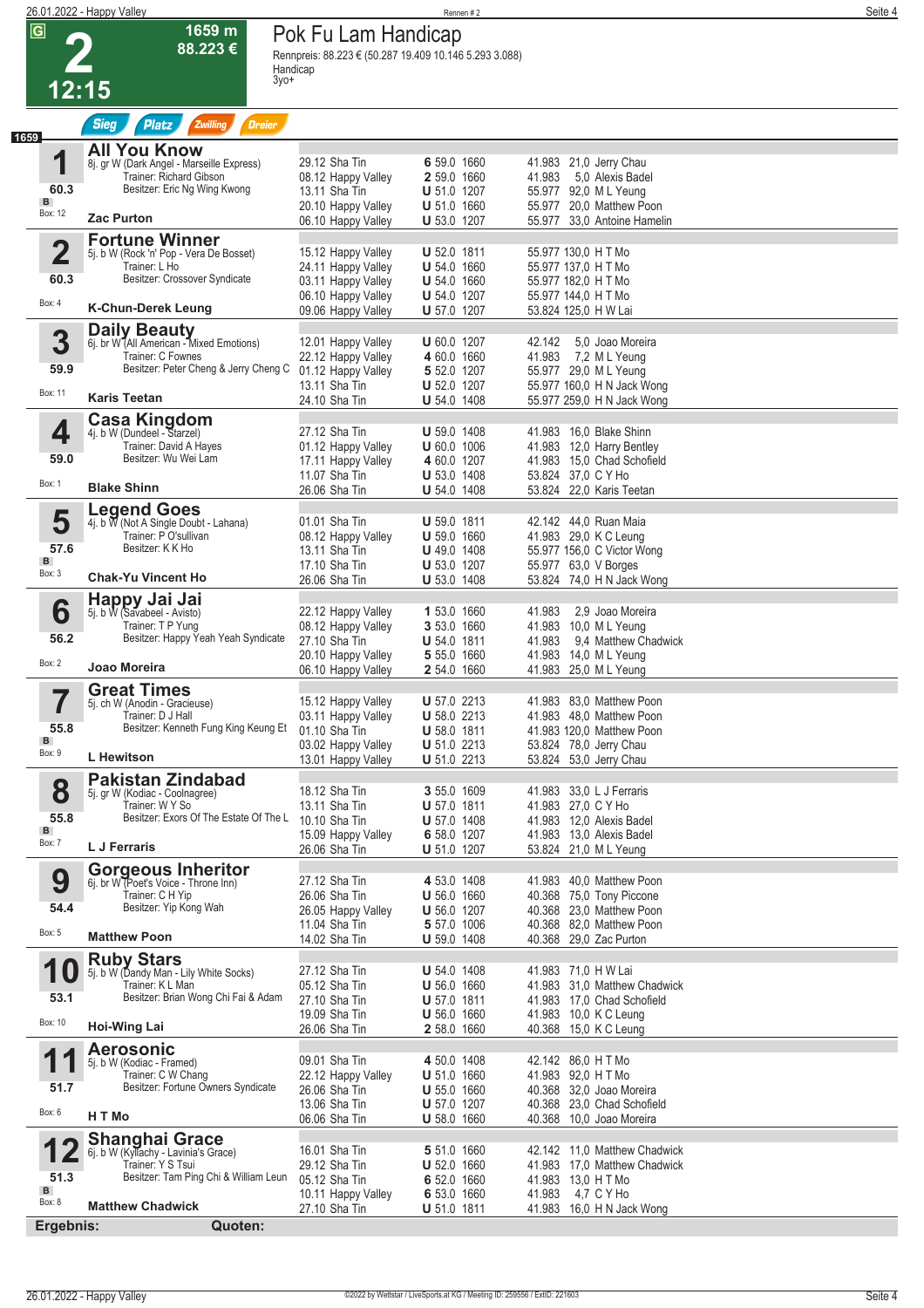# **12:45**

**1207 m 88.223 €**

## **Po Shan Handicap**

|                         | <b>Sieg</b><br>Zwilling<br><b>Dreier</b><br><b>Platz</b>                       |                                          |                                          |                                                              |  |
|-------------------------|--------------------------------------------------------------------------------|------------------------------------------|------------------------------------------|--------------------------------------------------------------|--|
|                         | <b>Above All</b>                                                               |                                          |                                          |                                                              |  |
| 1                       | 4j. b W (Deep Field - Blueridge Cat)<br>Trainer: A T Millard                   | 27.12 Sha Tin<br>05.12 Sha Tin           | U 52.0 1207<br><b>U</b> 54.0 1207        | 55.977 48.0 Matthew Poon<br>55.977 61,0 L J Ferraris         |  |
| 59.9                    | Besitzer: & Mrs Paul Kan Man Lok                                               | 13.11 Sha Tin<br>18.10 Sha Tin           | <b>U</b> 56.0 1006<br><b>U</b> 56.0 1207 | 55.977 36,0 Karis Teetan<br>55.125<br>6.6 Antoine Hamelin    |  |
| Box: 8                  | L J Ferraris                                                                   | 20.09 Sha Tin                            | 5 57.0 1207                              | 55.125 26,0 Antoine Hamelin                                  |  |
| $\overline{\mathbf{2}}$ | <b>Mission Smart</b><br>5j. b W (Smart Missile - High Above)                   | 09.06 Happy Valley                       | 5 52.0 1207                              | 53.824 14,0 Matthew Poon                                     |  |
| 59.9                    | Trainer: F C Lor<br>Besitzer: Paul Cheng Wing Bor                              | 25.04 Sha Tin                            | <b>U</b> 54.0 1408                       | 53.824<br>4,2 Joao Moreira                                   |  |
| Box: 7                  |                                                                                | 28.03 Sha Tin<br>03.03 Happy Valley      | 4 54.0 1408<br>2 53.0 1207               | 53.824<br>3.2 Joao Moreira<br>53.824 4,7 C Y Ho              |  |
|                         | <b>Matthew Poon</b>                                                            | 03.02 Happy Valley                       | 5 52.0 1207                              | 53.824 17,0 Matthew Poon                                     |  |
| 3                       | <b>Team Goodluck</b><br>4j. b W (Time For War - Kagami)                        | 18.12 Sha Tin                            | 5 52.0 1207                              | 55.977 14,0 Matthew Chadwick                                 |  |
| 59.9                    | Trainer: W Y So<br>Besitzer: Chinese Accountants Syndica                       | 17.11 Happy Valley<br>06.10 Happy Valley | 5 53.0 1207<br>$U 53.0 1006$             | 55.977 10,0 K C Leung<br>55.977 15,0 V Borges                |  |
| Box: 5                  | Joao Moreira                                                                   | 07.07 Happy Valley                       | <b>U</b> 54.0 1207                       | 53.824 54,0 V Borges                                         |  |
|                         |                                                                                | 26.05 Happy Valley                       | <b>U</b> 56.0 1207                       | 53.824<br>5.8 C Y Ho                                         |  |
| 4                       | Red Brick Glory<br>3j. ch W (Winning Rupert - Kesari)<br>Trainer: P F Yiu      | 27.12 Sha Tin                            | $U 59.0 1408$                            | 41.983 21,0 Jerry Chau                                       |  |
| 59.0                    | Besitzer: New Generation Syndicate                                             | 24.11 Happy Valley<br>03.11 Happy Valley | U 49.0 1207<br><b>U</b> 53.0 1207        | 55.977 128,0 C Victor Wong<br>55.977 35,0 V Borges           |  |
| Box: 10                 | <b>Harry Bentley</b>                                                           | 26.09 Sha Tin<br>15.09 Happy Valley      | <b>U</b> 51.0 1207<br><b>U</b> 55.0 1207 | 55.977 166,0 C Victor Wong<br>55.977 62,0 Harry Bentley      |  |
|                         | <b>Oriental Amigo</b>                                                          |                                          |                                          |                                                              |  |
| 5                       | 6j. ch W (More Than Ready - Gamble Me)<br>Trainer: Y S Tsui                    | 03.11 Happy Valley<br>20.10 Happy Valley | <b>U</b> 60.0 1207<br><b>U</b> 51.0 1660 | 41.983 22,0 C Y Ho<br>55.977 82,0 Karis Teetan               |  |
| 58.5                    | Besitzer: Pui Kwan Kay                                                         | 12.09 Sha Tin                            | <b>U</b> 53.0 1207                       | 55.977 112,0 L J Ferraris                                    |  |
| Box: 9                  | <b>Chak-Yu Vincent Ho</b>                                                      | 02.06 Happy Valley<br>05.05 Happy Valley | <b>U</b> 52.0 1207<br>6 54.0 1207        | 53.824 12,0 H T Mo<br>53.824<br>8,3 Karis Teetan             |  |
|                         | <b>Sunny And Gold</b>                                                          | 18.12 Sha Tin                            | 4 59.0 1207                              | 7,4 Joao Moreira<br>41.983                                   |  |
| 6                       | 5j. b W (Dream Ahead - Eager To Please)<br>Trainer: C H Yip                    | 08.12 Happy Valley                       | 4 59.0 1207                              | 41.983<br>3.4 Zac Purton                                     |  |
| 58.5<br>$\mathbf{B}$    | Besitzer: Victor Hui Chun Fui                                                  | 03.11 Happy Valley<br>15.09 Happy Valley | 2 59.0 1207<br>3 58.0 1207               | 41.983<br>8.0 Zac Purton<br>7,4 Zac Purton<br>41.983         |  |
| Box: 2                  | <b>Karis Teetan</b>                                                            | 23.06 Happy Valley                       | <b>U</b> 60.0 1207                       | 40.368 11,0 Zac Purton                                       |  |
|                         | <b>Blazing Beat</b><br>5j. ch W (Gleneagles - Pearl Grey)                      | 29.12 Sha Tin                            | <b>U</b> 57.0 1207                       | 41.983 44,0 H N Jack Wong                                    |  |
| 57.6                    | Trainer: C W Chang<br>Besitzer: Lau Siu Wai Et Al Wong Chor 31.10 Happy Valley | 08.12 Happy Valley                       | $U 60.0 1660$                            | 41.983 19,0 Damian Lane<br>55.977 89,0 H T Mo                |  |
| $\mathbf{B}$<br>Box: 1  |                                                                                | 10.10 Sha Tin                            | <b>U</b> 51.0 1811<br><b>U</b> 51.0 1408 | 55.977 54,0 HTMo                                             |  |
|                         | <b>Alexis Badel</b>                                                            | 19.09 Sha Tin                            | U 53.0 1660                              | 55.977 67,0 H T Mo                                           |  |
| 8                       | Goodmanship<br>4j. bb W (Al Maher - West Of Katrina)                           | 27.12 Sha Tin                            | <b>U</b> 58.0 1408                       | 41.983<br>8,3 Blake Shinn                                    |  |
| 56.7                    | Trainer: Douglas Whyte<br>Besitzer: David Sin Wai Kin                          | 05.12 Sha Tin<br>20.10 Happy Valley      | <b>U</b> 59.0 1207<br>3 59.0 1207        | 41.983<br>6.6 Blake Shinn<br>41.983 7.8 Joao Moreira         |  |
| B<br>Box: 3             | <b>Jerry Chau</b>                                                              | 06.10 Happy Valley<br>05.09 Sha Tin      | $U 51.0 1006$                            | 55.977 25,0 ML Yeung                                         |  |
|                         | <b>Cigar Buddies</b>                                                           |                                          | 5 51.0 1006                              | 55.977 71,0 V Borges                                         |  |
| 9                       | 5j. b W (Written Tycoon - Sweet Home Chicag<br>Trainer: Jimmy Ting             | 12.01 Happy Valley                       | 2 55.0 1207<br>6 55.0 1006               | 42.142 32,0 Antoine Hamelin<br>9.6 Antoine Hamelin<br>41.983 |  |
| 56.2                    | Besitzer: Cigar Buddies Syndicate                                              | 01.12 Happy Valley<br>03.11 Happy Valley | 1 54.0 1207                              | 41.983 9.2 Antoine Hamelin                                   |  |
| B<br>Box: 12            | <b>Antoine Hamelin</b>                                                         | 10.10 Sha Tin<br>01.10 Sha Tin           | <b>U</b> 53.0 1408<br>$U 56.0 1811$      | 41.983 38,0 H N Jack Wong<br>41.983 50,0 V Borges            |  |
|                         | Viva Mama                                                                      |                                          |                                          |                                                              |  |
|                         | 5j. b W (Dream Ahead - Uproot)<br>Trainer: Richard Gibson                      | 29.12 Sha Tin<br>08.12 Happy Valley      | <b>U</b> 56.0 1207<br>5 57.0 1207        | 41.983 28,0 H T Mo<br>41.983<br>3,8 Ryan Moore               |  |
| 55.8                    | Besitzer: Super Guy Syndicate                                                  | 17.11 Happy Valley                       | 5 57.0 1207                              | 3,0 Zac Purton<br>41.983                                     |  |
| Box: 11                 | H T Mo                                                                         | 15.09 Happy Valley<br>11.07 Sha Tin      | 2 56.0 1207<br><b>U</b> 56.0 1408        | 41.983 9.4 H T Mo<br>40.368 20,0 H T Mo                      |  |
| 1                       | <b>E</b> Honey<br>4j. b W (Nostradamus - Tylden Lady)                          | 29.12 Sha Tin                            | 1 52.0 1207                              | 41.983 48,0 Matthew Poon                                     |  |
|                         | Trainer: C Fownes                                                              | 08.12 Happy Valley                       | <b>U</b> 54.0 1207                       | 41.983 44,0 L J Ferraris                                     |  |
| 54.9                    | Besitzer: Yim Tsui Yuk Shan                                                    | 03.11 Happy Valley<br>10.10 Sha Tin      | 5 52.0 1207<br><b>U</b> 56.0 1207        | 41.983 9,4 K H Alfred Chan<br>41.983 12,0 Joao Moreira       |  |
| Box: 4                  | L Hewitson                                                                     | 26.09 Sha Tin                            | <b>U</b> 56.0 1207                       | 41.983 25,0 Tony Piccone                                     |  |
|                         | <b>Raging Blaze</b><br>5j. b W (Iffraaj - Bayargal)                            | 09.01 Sha Tin                            | 5 54.0 1207                              | 42.142 8,5 V Borges                                          |  |
| 53.5                    | Trainer: J Size<br>Besitzer: Hayden Pong Hei Ting                              | 29.12 Sha Tin                            | 4 55.0 1207                              | 41.983 10,0 V Borges                                         |  |
| Box: 6                  |                                                                                | 01.12 Happy Valley<br>11.07 Sha Tin      | 5 56.0 1006<br><b>U</b> 59.0 1207        | 41.983 32,0 Joao Moreira<br>40.368 82,0 Chad Schofield       |  |
|                         | <b>Vagner Borges</b><br>Ergebnis:                                              | 01.07 Sha Tin                            | <b>U</b> 52.0 1006                       | 53.824 57,0 Joao Moreira                                     |  |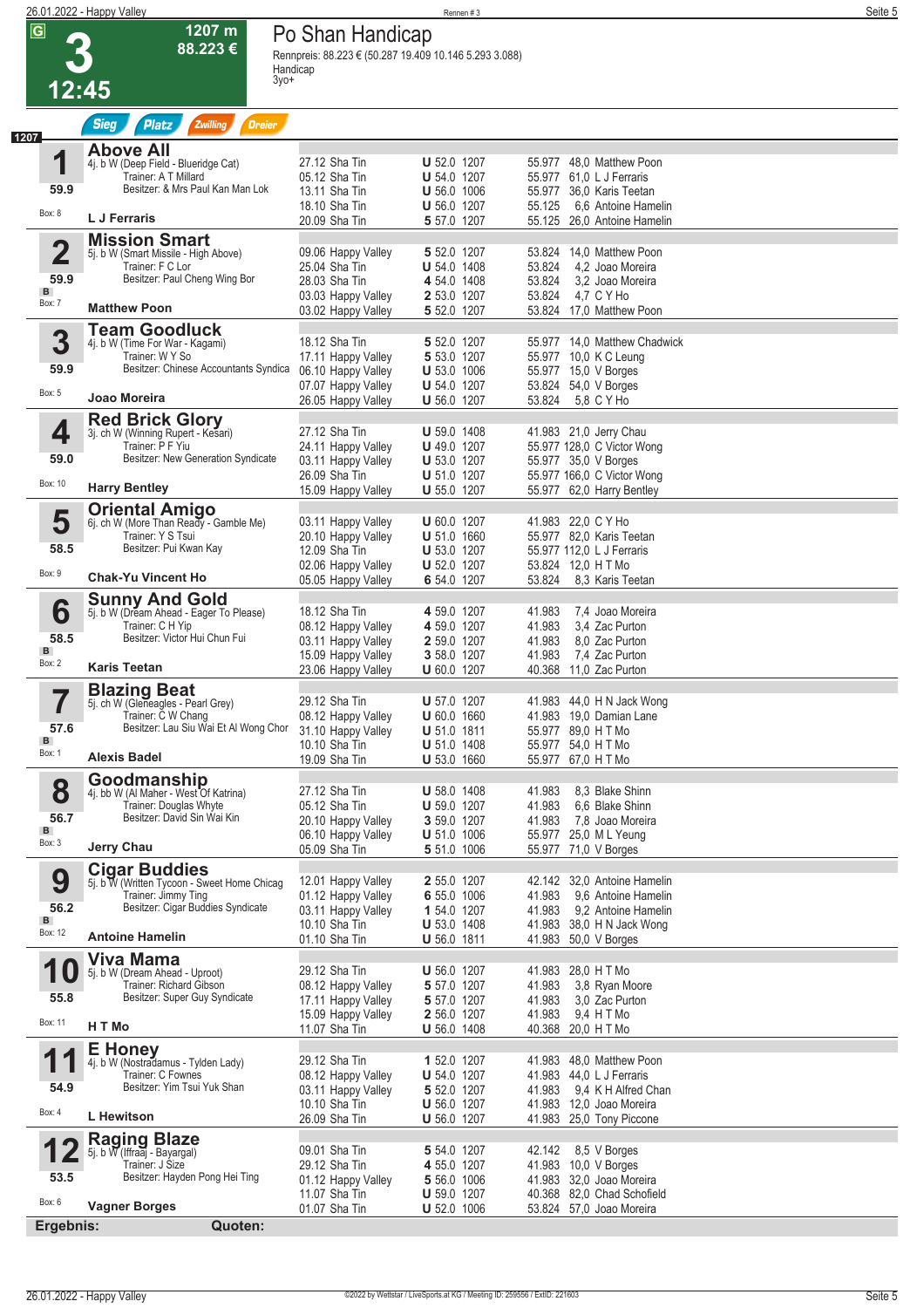|                         | 26.01.2022 - Happy Valley                                       |                                                         | Rennen#4                          |                                                              | Seite 6 |
|-------------------------|-----------------------------------------------------------------|---------------------------------------------------------|-----------------------------------|--------------------------------------------------------------|---------|
| $\overline{\mathbf{G}}$ | 1659 m                                                          | Lyttelton Handicap                                      |                                   |                                                              |         |
|                         | 117.631€                                                        | Rennpreis: 117.631 € (67.050 25.879 13.528 7.058 4.117) |                                   |                                                              |         |
|                         | $3y0+$                                                          | Handicap                                                |                                   |                                                              |         |
| 13:15                   |                                                                 |                                                         |                                   |                                                              |         |
|                         |                                                                 |                                                         |                                   |                                                              |         |
| 1659                    | <b>Sieg</b><br><b>Platz</b><br><b>Zwilling</b><br><b>Dreier</b> |                                                         |                                   |                                                              |         |
|                         | <b>Villa Fionn</b>                                              |                                                         |                                   |                                                              |         |
| 1                       | 7j. b W (Sebring - Aeronwy)                                     | 05.01 Happy Valley                                      | 1 56.0 1660                       | 56.189<br>4.5 Karis Teetan                                   |         |
| 60.3                    | Trainer: P F Yiu<br>Besitzer: Yeung Kwong Fat                   | 08.12 Happy Valley                                      | 6 57.0 1660                       | 67.172<br>29.0 L Hewitson                                    |         |
| B                       |                                                                 | 17.11 Happy Valley                                      | 3 57.0 1811<br>5 58.0 1811        | 6.0 Karis Teetan<br>55.977<br>55.977<br>17.0 Antoine Hamelin |         |
| Box: 7                  | <b>Karis Teetan</b>                                             | 31.10 Happy Valley<br>22.09 Happy Valley                | 4 57.0 1811                       | 55.977<br>35.0 Antoine Hamelin                               |         |
|                         |                                                                 |                                                         |                                   |                                                              |         |
| $\mathbf 2$             | <b>Speed Fay Fay</b><br>5j. b W (Hinchinbrook - Willow)         | 05.01 Happy Valley                                      | <b>U</b> 58.0 1660                | 56.189<br>13,0 Jerry Chau                                    |         |
|                         | Trainer: T P Yung                                               | 15.12 Happy Valley                                      | 5 58.0 1660                       | 13,0 Jerry Chau<br>55.977                                    |         |
| 59.9                    | Besitzer: Well Blessing Syndicate                               | 21.11 Sha Tin                                           | <b>U</b> 51.0 1408                | 84.504 11,0 Matthew Chadwick                                 |         |
| B                       |                                                                 | 01.10 Sha Tin                                           | <b>U</b> 58.0 1609                | 3,1 Jerry Chau<br>55.977                                     |         |
| Box: 9                  | Jerry Chau                                                      | 19.09 Sha Tin                                           | 2 57.0 1609                       | 55.977 10,0 Jerry Chau                                       |         |
|                         | <b>Murray's Partners</b>                                        |                                                         |                                   |                                                              |         |
| 3                       | 6j. ch W (Towkay - Taatyana)                                    | 01.01 Sha Tin                                           | <b>U</b> 59.0 1811                | 13,0 Joao Moreira<br>56.189                                  |         |
|                         | Trainer: C H Yip                                                | 12.12 Sha Tin                                           | <b>U</b> 51.0 1811                | 84.504<br>46,0 Matthew Chadwick                              |         |
| 59.4                    | Besitzer: Christopher So Chi Hang & M                           | 17.11 Happy Valley                                      | <b>U</b> 59.0 1811                | 55.977<br>10,0 Zac Purton                                    |         |
| Box: 10                 | Joao Moreira                                                    | 31.10 Happy Valley                                      | 3 59.0 1811                       | 55.977<br>5.6 Zac Purton                                     |         |
|                         |                                                                 | 06.10 Happy Valley                                      | 5 56.0 1811                       | 55.977 17,0 K H Alfred Chan                                  |         |
|                         | <b>V Chevaliers</b>                                             |                                                         | 6 59.0 1660                       | 56.189<br>10,0 Joao Moreira                                  |         |
| 4                       | 7j. b W (Ocean Park - Screen Siren)<br>Trainer: K L Man         | 05.01 Happy Valley<br>08.12 Happy Valley                | 4 59.0 1660                       | 55.977<br>7,6 Joao Moreira                                   |         |
| 59.4                    | Besitzer: Musketeers Fraternity Syndic                          | 31.10 Happy Valley                                      | 3 59.0 1660                       | 55.977 13.0 Karis Teetan                                     |         |
| B                       |                                                                 | 15.09 Happy Valley                                      | 4 59.0 1660                       | 55.977<br>5.5 Joao Moreira                                   |         |
| Box: 4                  | <b>Matthew Chadwick</b>                                         | 26.06 Sha Tin                                           | <b>U</b> 59.0 1660                | 53.824<br>48,0 Harry Bentley                                 |         |
|                         | <b>Amazing News</b>                                             |                                                         |                                   |                                                              |         |
| 5                       | 5j. ch W (Toronado - Angelic Air)                               | 19.01 Happy Valley                                      | 4 55.0 1660                       | 56.189<br>7.1 Alexis Badel                                   |         |
|                         | Trainer: C Fownes                                               | 05.01 Happy Valley                                      | 5 56.0 1660                       | 56.189<br>25,0 Alexis Badel                                  |         |
| 56.7                    | Besitzer: Maria Chang Lee Ming Shum                             | 22.12 Happy Valley                                      | <b>U</b> 57.0 1660                | 26.0 C Y Ho<br>55.977                                        |         |
| Box: 1                  |                                                                 | 17.11 Happy Valley                                      | <b>U</b> 58.0 1207                | 55.977<br>26.0 C Y Ho                                        |         |
|                         | <b>Chak-Yu Vincent Ho</b>                                       | 20.10 Happy Valley                                      | <b>U</b> 59.0 1207                | 55.977<br>9.6 Joao Moreira                                   |         |
|                         | <b>Courageous Knight</b>                                        |                                                         |                                   |                                                              |         |
| 6                       | 4j. br W (Falkirk - Chile)                                      | 16.01 Sha Tin                                           | <b>U</b> 55.0 1660                | 56.189<br>34,0 Harry Bentley                                 |         |
| 55.8                    | Trainer: C S Shum<br>Besitzer: Eighth Floor Syndicate           | 27.12 Sha Tin                                           | <b>U</b> 56.0 1408                | 55.977<br>11,0 Matthew Chadwick                              |         |
|                         |                                                                 | 13.11 Sha Tin<br>24.10 Sha Tin                          | <b>U</b> 56.0 1408<br>5 57.0 1408 | 55.977<br>8.1 Joao Moreira<br>55.977<br>5.0 Alexis Badel     |         |
| B                       |                                                                 |                                                         |                                   |                                                              |         |

|           | <b>Big Two</b>                        |                    |                    |                                 |
|-----------|---------------------------------------|--------------------|--------------------|---------------------------------|
|           | 5j. b W (Dandy Man - Heard A Whisper) | 12.01 Happy Valley | <b>U</b> 55.0 1207 | 9,8 ML Yeung<br>56.189          |
|           | Trainer: Douglas Whyte                | 20.06 Sha Tin      | 6 56.0 1609        | 53.824<br>9,4 Alexis Badel      |
| 55.3      | Besitzer: Benjamin William Keswick    | 23.05 Sha Tin      | 5 56.0 1408        | 53.824<br>10,0 Harry Bentley    |
|           |                                       | 25.04 Sha Tin      | 3 56.0 1408        | 53.824<br>76,0 Harry Bentley    |
| Box: 6    | <b>Blake Shinn</b>                    |                    |                    |                                 |
|           | <b>Ernest Feeling</b>                 |                    |                    |                                 |
| 8         | 4j. bb W (Epaulette - Melancolia)     | 27.12 Sha Tin      | <b>U</b> 55.0 1408 | 18.0 Matthew Chadwick<br>55.977 |
|           | Trainer: Richard Gibson               | 24.11 Happy Valley | <b>U</b> 56.0 1660 | 55.977<br>5,3 Zac Purton        |
| 55.3      | Besitzer: Dr & Mrs Anthony W K Chow   | 31.10 Happy Valley | 5 55.0 1660        | 55.977<br>Zac Purton            |
| B         |                                       | 06.10 Happy Valley | 2 54.0 1660        | 55.977<br>4.2 Matthew Chadwick  |
| Box: 8    | <b>Alexis Badel</b>                   | 23.06 Happy Valley | 2 54.0 1660        | 53.824<br>6.2 Karis Teetan      |
|           | <b>Chater Pins</b>                    |                    |                    |                                 |
| 9         | 6j. b W (Pins - Misspro O'Reilly)     | 05.01 Happy Valley | 4 53.0 1660        | 18,0 Antoine Hamelin<br>56.189  |
|           | Trainer: David A Hayes                | 27.12 Sha Tin      | 5 54.0 1408        | 55.977<br>39.0 Antoine Hamelin  |
| 54.0      | Besitzer: Hong Kong Cricket Club Synd | 24.11 Happy Valley | 4 53.0 1660        | 55.977<br>12,0 Antoine Hamelin  |
|           |                                       | 31.10 Happy Valley | 6 54.0 1660        | 58,0 Antoine Hamelin<br>55.977  |
| Box: 5    | <b>Antoine Hamelin</b>                | 06.10 Happy Valley | <b>U</b> 54.0 1660 | 5.3 Zac Purton<br>55.977        |
|           | <b>Mister Arm</b>                     |                    |                    |                                 |
|           | 4j. b W (Pierro - Elite Circle)       | 05.01 Happy Valley | <b>U</b> 51.0 1660 | 11.0 H W Lai<br>56.189          |
|           | Trainer: Y S Tsui                     | 08.12 Happy Valley | 1 57.0 1660        | 41.983<br>4,3 Joao Moreira      |
| 52.6      | Besitzer: Yau Kwok Fai                | 24.11 Happy Valley | 3 57.0 1660        | 41.983<br>5.9 Blake Shinn       |
| B         |                                       | 27.10 Sha Tin      | <b>U</b> 56.0 1811 | 41.983<br>34,0 C Victor Wong    |
| Box: 3    | <b>Vagner Borges</b>                  | 15.09 Happy Valley | <b>U</b> 57.0 1207 | 4,3 H N Jack Wong<br>41.983     |
| Ergebnis: | Quoten:                               |                    |                    |                                 |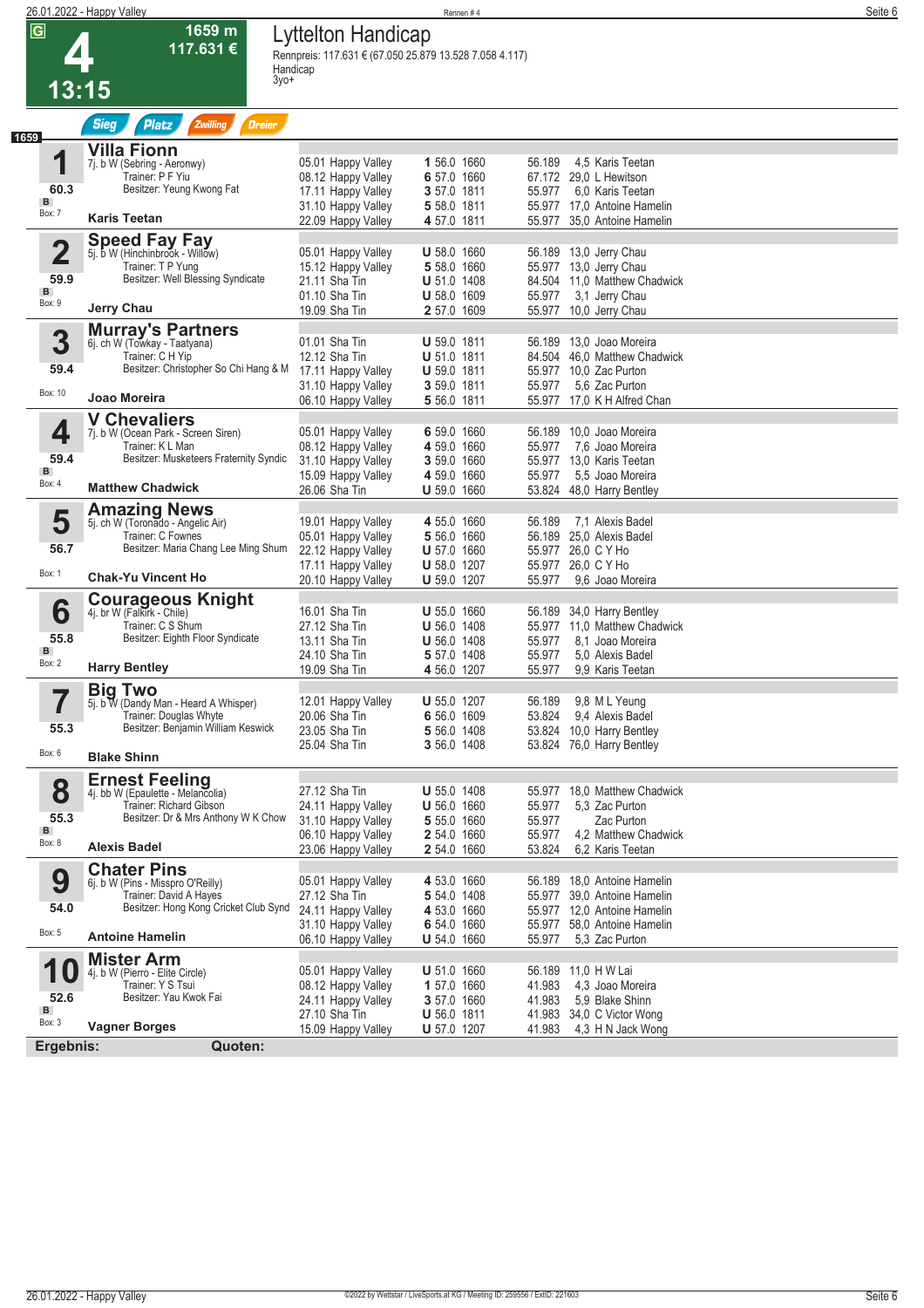# **5**

**1659 m 117.631 €** **Lyttelton Handicap**

**Rennpreis: 117.631 € (67.050 25.879 13.528 7.058 4.117) Handicap 3yo+** 

|                                                      | 3yo+<br>13:45                                                                                                                       |                                                                                                            |                                                                                              |                                                                                                                                                   |  |
|------------------------------------------------------|-------------------------------------------------------------------------------------------------------------------------------------|------------------------------------------------------------------------------------------------------------|----------------------------------------------------------------------------------------------|---------------------------------------------------------------------------------------------------------------------------------------------------|--|
|                                                      | <b>Sieg</b><br>Zwilling<br><b>Platz</b><br><b>Dreier</b>                                                                            |                                                                                                            |                                                                                              |                                                                                                                                                   |  |
| 1659<br>1                                            | <b>Nearly Fine</b><br>4j. br W (Exosphere - Shemakhan)<br>Trainer: C Fownes                                                         | 12.01 Happy Valley<br>27.12 Sha Tin                                                                        | 6 52.0 1660<br>5 52.0 1408                                                                   | 84.824 15,0 Harry Bentley<br>84.504<br>9,6 V Borges                                                                                               |  |
| 60.3<br>Box: 10                                      | Besitzer: Lim U Po Chu & Lester Lam                                                                                                 | 15.12 Happy Valley<br>21.11 Sha Tin                                                                        | 2 57.0 1660<br><b>U</b> 53.0 1207                                                            | 55.977 14.0 K H Alfred Chan<br>84.504 59,0 ML Yeung                                                                                               |  |
|                                                      | <b>Blake Shinn</b>                                                                                                                  | 03.11 Happy Valley                                                                                         | <b>U</b> 52.0 1207                                                                           | 68.356<br>6.2 C Y Ho                                                                                                                              |  |
| $\overline{\mathbf{2}}$<br>58.5                      | <b>Dr Winning</b><br>4j. b W (Makfi - O'Raghailligh)<br>Trainer: J Size<br>Besitzer: Getmore Group Syndicate                        | 12.01 Happy Valley<br>05.01 Happy Valley<br>22.12 Happy Valley<br>08.12 Happy Valley                       | 3 59.0 1660<br><b>U</b> 58.0 1660<br>1 56.0 1660<br>4 56.0 1660                              | 56.189<br>7,1 V Borges<br>56.189<br>3.6 Alexis Badel<br>55.977<br>2,6 Joao Moreira<br>67.172<br>5.9 Damian Lane                                   |  |
| Box: 7                                               | Joao Moreira                                                                                                                        | 24.11 Happy Valley                                                                                         | 3 57.0 1660                                                                                  | 55.977<br>4,5 Joao Moreira                                                                                                                        |  |
| 3<br>57.6<br>B<br>Box: 6                             | <b>More Than Enough</b><br>5j. ch W (Dalghar - Worship)<br>Trainer: A S Cruz<br>Besitzer: Kathy Ma So Lan<br><b>Karis Teetan</b>    | 12.01 Happy Valley<br>08.12 Happy Valley<br>24.11 Happy Valley<br>31.10 Happy Valley<br>06.10 Happy Valley | <b>U</b> 59.0 1660<br><b>U</b> 59.0 1660<br>5 59.0 1660<br><b>U</b> 58.0 1660<br>5 57.0 1660 | 56.189 11,0 Matthew Chadwick<br>67.172<br>9.1 C Y Ho<br>55.977 14,0 Karis Teetan<br>55.977 10,0 Jerry Chau<br>18.0 K H Alfred Chan<br>55.977      |  |
|                                                      | <b>Super Red Dragon</b>                                                                                                             |                                                                                                            |                                                                                              |                                                                                                                                                   |  |
| 4<br>57.2<br>B<br>Box: 5                             | 6j. gr W (Starspangledbanner - Street Storm)<br>Trainer: W Y So<br>Besitzer: Yip Wing Kui<br><b>Vagner Borges</b>                   | 05.01 Happy Valley<br>24.11 Happy Valley<br>17.10 Sha Tin<br>12.09 Sha Tin<br>23.05 Sha Tin                | <b>U</b> 58.0 1660<br>5 59.0 1660<br><b>U</b> 59.0 1207<br>U 60.0 1207<br>$U$ 60.0 1408      | 13.0 Matthew Chadwick<br>56.189<br>55.977 32,0 V Borges<br>55.977 45,0 Matthew Chadwick<br>55.977 22,0 Alexis Badel<br>53.824<br>9.1 Alexis Badel |  |
|                                                      | <b>Vitralite</b>                                                                                                                    |                                                                                                            |                                                                                              |                                                                                                                                                   |  |
| 5<br>57.2                                            | 6j. br W (Moohaajim - Nellie Forbush)<br>Trainer: P O'sullivan<br>Besitzer: Ho Garrick Sai Man Et Al Mr                             | 28.11 Sha Tin<br>21.11 Sha Tin<br>10.10 Sha Tin<br>08.09 Happy Valley                                      | 6 58.0 1609<br><b>U</b> 59.0 1207<br><b>U</b> 52.0 1408<br><b>U</b> 53.0 1207                | 55.977 155,0 Blake Shinn<br>55.977 152,0 L J Ferraris<br>84.504 76,0 V Borges<br>84.504 129,0 C Y Ho                                              |  |
| Box: 3                                               | L J Ferraris                                                                                                                        | 30.05 Sha Tin                                                                                              | <b>U</b> 54.0 1207                                                                           | 80.736 80.0 Antoine Hamelin                                                                                                                       |  |
| 6<br>56.7<br>Box: 9                                  | <b>Toycoon</b><br>6j. b W (Turffontein - Catskin)<br>Trainer: P F Yiu<br>Besitzer: Enjoying Life Syndicate<br><b>Matthew Poon</b>   | 29.12 Sha Tin<br>05.12 Sha Tin<br>13.11 Sha Tin<br>10.10 Sha Tin<br>19.09 Sha Tin                          | 4 57.0 1811<br>2 56.0 1811<br>4 55.0 1660<br>4 55.0 1660<br>2 56.0 1660                      | 55.977<br>3.8 Joao Moreira<br>55.977<br>4.0 Joao Moreira<br>55.977<br>3,9 Joao Moreira<br>55.977 12,0 Blake Shinn<br>55.977<br>25,0 Harry Bentley |  |
|                                                      | <b>Bulletproof</b>                                                                                                                  |                                                                                                            |                                                                                              |                                                                                                                                                   |  |
| $\overline{\phantom{a}}$<br>I<br>56.2<br>B<br>Box: 8 | 5j. ch W (Dissident - Tempting Delight)<br>Trainer: P F Yiu<br>Besitzer: Kams Lam Kam Chin<br><b>Zac Purton</b>                     | 05.01 Happy Valley<br>08.12 Happy Valley<br>10.11 Happy Valley<br>20.10 Happy Valley<br>05.09 Sha Tin      | 2 55.0 1660<br>3 55.0 1660<br>4 55.0 1660<br><b>U</b> 56.0 1660<br>U 57.0 1609               | 56.189<br>3.3 Karis Teetan<br>55.977<br>8.6 Mickael Barzalona<br>55.977 15,0 C Y Ho<br>55.977<br>19.0 Ruan Maia<br>55.977 22,0 Harry Bentley      |  |
| 8<br>55.8                                            | <b>Go For Tea</b><br>4j. b W (Smart Missile - Asshewaqua)<br>Trainer: F C Lor<br>Besitzer: Magnetic Line Syndicate                  | 09.01 Sha Tin<br>27.12 Sha Tin                                                                             | <b>U</b> 56.0 1408<br><b>U</b> 56.0 1408                                                     | 56.189 68,0 Harry Bentley<br>55.977 20,0 Harry Bentley                                                                                            |  |
| Box: 4                                               | <b>Harry Bentley</b>                                                                                                                |                                                                                                            |                                                                                              |                                                                                                                                                   |  |
| 9<br>53.1<br>Box: 2                                  | Laputa<br>4j. b W (Iffraaj - Ready At Eight)<br>Trainer: K W Lui<br>Besitzer: & Mrs Fred Ma Chi Un<br><b>Chak-Yu Vincent Ho</b>     | 05.01 Happy Valley<br>24.11 Happy Valley<br>24.10 Sha Tin<br>01.10 Sha Tin<br>12.09 Sha Tin                | 4 53.0 1660<br><b>U</b> 54.0 1660<br>$U 54.0 1408$<br>4 54.0 1408<br>6 55.0 1408             | 56.189 13,0 C Y Ho<br>55.977 13,0 C Y Ho<br>55.977 18,0 C Y Ho<br>55.977 29,0 C Y Ho<br>55.977 13,0 C Y Ho                                        |  |
| <b>10</b><br>51.3<br>Box: 1                          | <b>Passing Fashion</b><br>5j. b W (Raven's Pass - Fashion Statement)<br>Trainer: C H Yip<br>Besitzer: Taylor Sung Yiu Wai Et Al Wil | 19.01 Happy Valley<br>15.12 Happy Valley<br>08.12 Happy Valley<br>10.11 Happy Valley                       | U 52.0 1660<br>6 53.0 1811<br>U 53.0 1660<br>U 53.0 1660                                     | 56.189 39,0 Alexis Badel<br>55.977 99,0 Ruan Maia<br>55.977 129,0 H N Jack Wong<br>55.977 141,0 H N Jack Wong                                     |  |
|                                                      | <b>Alexis Badel</b>                                                                                                                 | 26.09 Sha Tin                                                                                              | <b>U</b> 56.0 1408                                                                           | 55.977 40,0 Karis Teetan                                                                                                                          |  |
| Ergebnis:                                            | Quoten:                                                                                                                             |                                                                                                            |                                                                                              |                                                                                                                                                   |  |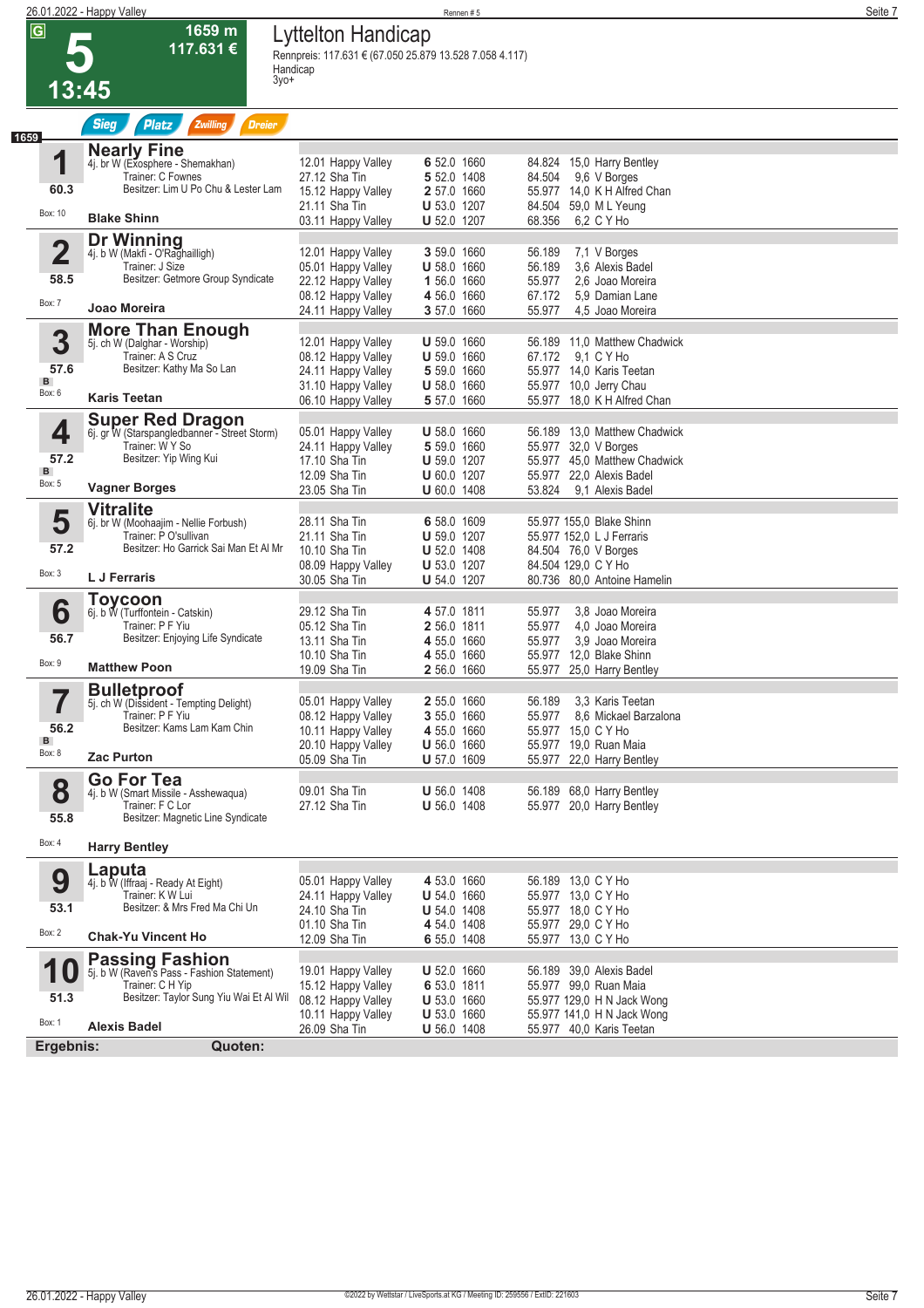|                                                      | 26.01.2022 - Happy Valley                                                                                                                  |                                                                                                            | Rennen#6                                                                                                   |                                                                                                                                                       | Seite 8 |
|------------------------------------------------------|--------------------------------------------------------------------------------------------------------------------------------------------|------------------------------------------------------------------------------------------------------------|------------------------------------------------------------------------------------------------------------|-------------------------------------------------------------------------------------------------------------------------------------------------------|---------|
| $\overline{\mathbf{G}}$                              | 1207 m<br>117.631 €<br>$3y0+$<br>14:15                                                                                                     | Kotewall Handicap<br>Rennpreis: 117.631 € (67.050 25.879 13.528 7.058 4.117)<br>Handicap                   |                                                                                                            |                                                                                                                                                       |         |
|                                                      |                                                                                                                                            |                                                                                                            |                                                                                                            |                                                                                                                                                       |         |
| 1207                                                 | <b>Sieg</b><br>Zwilling<br><b>Dreier</b><br><b>Platz</b>                                                                                   |                                                                                                            |                                                                                                            |                                                                                                                                                       |         |
| 1<br>60.3<br>B<br>Box: 8                             | <b>Spontaneous</b><br>6j. br W (Unencumbered - Dowager Princess)<br>Trainer: P O'sullivan<br>Besitzer: Benedict Sin<br><b>Karis Teetan</b> | 05.01 Happy Valley<br>15.12 Happy Valley<br>24.11 Happy Valley<br>03.11 Happy Valley<br>06.10 Happy Valley | <b>U</b> 53.0 1207<br><b>U</b> 54.0 1207<br><b>U</b> 54.0 1006<br><b>U</b> 54.0 1207<br><b>U</b> 55.0 1207 | 84.824 21,0 Matthew Chadwick<br>84.504 35.0 Matthew Chadwick<br>84.504 24.0 Matthew Chadwick<br>68.356 25,0 Harry Bentley<br>84.504 20,0 L J Ferraris |         |
| $\overline{\mathbf{2}}$<br>59.9                      | <b>Triple Triple</b><br>7j. bb W (Per Incanto - Waiana Gold)<br>Trainer: F C Lor<br>Besitzer: Rudolf Tam Kai Chung & Chi                   | 27.12 Sha Tin<br>01.12 Happy Valley<br>20.10 Happy Valley                                                  | <b>U</b> 52.0 1006<br><b>U</b> 52.0 1006<br>4 53.0 1006                                                    | 84.504 59.0 Matthew Chadwick<br>84.504 11,0 Matthew Poon<br>84.504 25,0 Matthew Poon                                                                  |         |
| Box: 6                                               | <b>Harry Bentley</b>                                                                                                                       | 15.09 Happy Valley<br>09.06 Happy Valley                                                                   | <b>U</b> 54.0 1207<br><b>U</b> 52.0 1207                                                                   | 84.504 14,0 Matthew Poon<br>80.736 44,0 ML Yeung                                                                                                      |         |
| 3                                                    | <b>Wind Speeder</b>                                                                                                                        | 15.12 Happy Valley                                                                                         | 3 52.0 1006                                                                                                | 84.504 31,0 ML Yeung                                                                                                                                  |         |
| 59.9<br>Box: 1                                       | 4j. b W (Written Tycoon - Rationality)<br>Trainer: Y S Tsui<br>Besitzer: Exceed Expectations Syndica<br><b>Chak-Yu Vincent Ho</b>          | 24.11 Happy Valley<br>03.11 Happy Valley<br>01.10 Sha Tin<br>12.09 Sha Tin                                 | 4 52.0 1006<br><b>U</b> 55.0 1660<br><b>U</b> 55.0 1207<br><b>U</b> 56.0 1207                              | 84.504 55,0 ML Yeung<br>84.504 88,0 K C Leung<br>84.504 261,0 Blake Shinn<br>84.504 171,0 H N Jack Wong                                               |         |
|                                                      | <b>Jazz Steed</b>                                                                                                                          |                                                                                                            |                                                                                                            |                                                                                                                                                       |         |
| 4<br>59.4<br>Box: 5                                  | 6j. b W (Exceed And Excel - Emotional Circus)<br>Trainer: C Fownes<br>Besitzer: Bravo Syndicate<br>Joao Moreira                            | 12.01 Happy Valley<br>18.12 Sha Tin<br>01.12 Happy Valley<br>31.10 Happy Valley<br>22.09 Happy Valley      | 6 60.0 1006<br><b>U</b> 52.0 1207<br>6 54.0 1207<br><b>U</b> 52.0 1207<br>5 53.0 1006                      | 56.189<br>6.8 Joao Moreira<br>84.504 31,0 Karis Teetan<br>84.504 92,0 ML Yeung<br>84.504 11,0 C Y Ho<br>84.504 17,0 Alexis Badel                      |         |
| 5                                                    | <b>Make It Quick</b>                                                                                                                       | 09.01 Sha Tin                                                                                              | <b>U</b> 59.0 1207                                                                                         | 56.189 111,0 Ruan Maia                                                                                                                                |         |
| 59.0<br>B<br>Box: 9                                  | 4j. b W (Headwater - Gopana)<br>Trainer: Richard Gibson<br>Besitzer: Surplus Horse Racing Syndic                                           | 22.12 Happy Valley<br>05.12 Sha Tin<br>17.11 Happy Valley                                                  | <b>U</b> 50.0 1207<br><b>U</b> 51.0 1408<br><b>U</b> 54.0 1207                                             | 84.504 193,0 H T Mo<br>84.504 241,0 H T Mo<br>84.504 79,0 Ruan Maia                                                                                   |         |
|                                                      | H T Mo                                                                                                                                     |                                                                                                            |                                                                                                            |                                                                                                                                                       |         |
| 6<br>57.6<br>B                                       | <b>Universal Go Go</b><br>7j. b W (Azamour - Love Blooms)<br>Trainer: K W Lui<br>Besitzer: Alexander Wong                                  | 12.01 Happy Valley<br>15.12 Happy Valley<br>17.11 Happy Valley                                             | 6 58.0 1207<br>U 59.0 1207<br>2 58.0 1207                                                                  | 56.189 28.0 Matthew Poon<br>55.977 10,0 Alexis Badel<br>55.977 10.0 Chad Schofield                                                                    |         |
| Box: 7                                               | <b>Matthew Poon</b>                                                                                                                        | 20.10 Happy Valley<br>15.09 Happy Valley                                                                   | 6 59.0 1207<br><b>U</b> 59.0 1207                                                                          | 55.977 43,0 Chad Schofield<br>55.977 29,0 Joao Moreira                                                                                                |         |
| $\rightarrow$<br>ſ<br>57.2<br>$\mathbf{B}$<br>Box: 3 | <b>Bright Kid</b><br>7j. b W (Show A Heart - Exedra)<br>Trainer: W Y So<br>Besitzer: Chan Man Fat<br>Hoi-Wing Lai                          | 01.01 Sha Tin<br>24.11 Happy Valley<br>24.10 Sha Tin<br>10.10 Sha Tin<br>26.09 Sha Tin                     | <b>U</b> 58.0 1207<br>$U 59.0 1207$<br><b>U</b> 52.0 1207<br><b>U</b> 52.0 1207<br><b>U</b> 52.0 1207      | 56.189 61,0 H W Lai<br>55.977 105,0 H W Lai<br>84.504 210,0 H W Lai<br>84.504 84,0 H N Jack Wong<br>84.504 155,0 H N Jack Wong                        |         |
| 8<br>57.2                                            | <b>Regency Star</b><br>4j. br W (Nicconi̇̃ - Atlantis)<br>Trainer: C S Shum<br>Besitzer: Wong Shing Ngai                                   | 05.01 Happy Valley<br>08.12 Happy Valley<br>17.11 Happy Valley                                             | 4 57.0 1207<br>6 57.0 1207<br>1 55.0 1207<br><b>U</b> 56.0 1207                                            | 5.7 Alexis Badel<br>56.189<br>55.977<br>4.7 Alexis Badel<br>7,5 Alexis Badel<br>55.977<br>55.977 14,0 Harry Bentley                                   |         |
| Box: 2                                               | Alexis Badel                                                                                                                               | 20.10 Happy Valley<br>22.09 Happy Valley                                                                   | 6 55.0 1006                                                                                                | 55.977 47,0 Harry Bentley                                                                                                                             |         |
| 9<br>56.7                                            | <b>Valiant Fortune</b><br>4j. b W (Per Incanto - Dreaming)<br>Trainer: C H Yip<br>Besitzer: William Sze Loong Yau                          | 01.01 Sha Tin                                                                                              | <b>U</b> 56.0 1207                                                                                         | 56.189 47,0 Matthew Chadwick                                                                                                                          |         |
| Box: 10                                              | <b>Antoine Hamelin</b>                                                                                                                     |                                                                                                            |                                                                                                            |                                                                                                                                                       |         |
| 10<br>56.2                                           | <b>Circuit Booming</b><br>4j. ch W (Sebring - Are There Any)<br>Trainer: A S Cruz<br>Besitzer: Jason Cheung Cho Yee & Ja                   | 12.01 Happy Valley<br>15.12 Happy Valley                                                                   | 4 57.0 1207<br>4 58.0 1207                                                                                 | 5.5 Karis Teetan<br>56.189<br>55.977<br>4.0 L J Ferraris                                                                                              |         |
| Box: 4                                               | <b>Zac Purton</b>                                                                                                                          |                                                                                                            |                                                                                                            |                                                                                                                                                       |         |
| 11<br>55.8                                           | Mega Bonus<br>4j. ch W (Shooting To Win - Exceed And Excit<br>Trainer: P F Yiu<br>Besitzer: J Tser Ka Ho & Johnson Tser                    | 05.01 Happy Valley<br>15.12 Happy Valley<br>28.11 Sha Tin                                                  | 5 55.0 1207<br>1 54.0 1207<br><b>U</b> 53.0 1408                                                           | 8,1 C Y Ho<br>56.189<br>6,2 Matthew Chadwick<br>55.977<br>55.977<br>9,6 V Borges                                                                      |         |
| Box: 12                                              | <b>Matthew Chadwick</b>                                                                                                                    | 07.11 Sha Tin<br>01.10 Sha Tin                                                                             | 2 52.0 1408<br>3 53.0 1207                                                                                 | 55.977<br>6.5 Joao Moreira<br>28,0 Harry Bentley<br>55.977                                                                                            |         |
| ▮◢<br>53.5<br>Box: 11                                | <b>Noble Boyz</b><br>4j. br W (Street Boss - Badabing Badaboom)<br>Trainer: Douglas Whyte<br>Besitzer: Kenneth Tang<br>L Hewitson          | 01.01 Sha Tin<br>15.12 Happy Valley<br>17.02 Happy Valley<br>27.01 Happy Valley                            | <b>U</b> 54.0 1207<br>6 56.0 1207<br><b>U</b> 56.0 1207<br>5 57.0 1207                                     | 56.189 65,0 ML Yeung<br>55.977 35,0 Harry Bentley<br>53.824 25,0 Chad Schofield<br>53.824 19,0 Karis Teetan                                           |         |
| Ergebnis:                                            | Quoten:                                                                                                                                    |                                                                                                            |                                                                                                            |                                                                                                                                                       |         |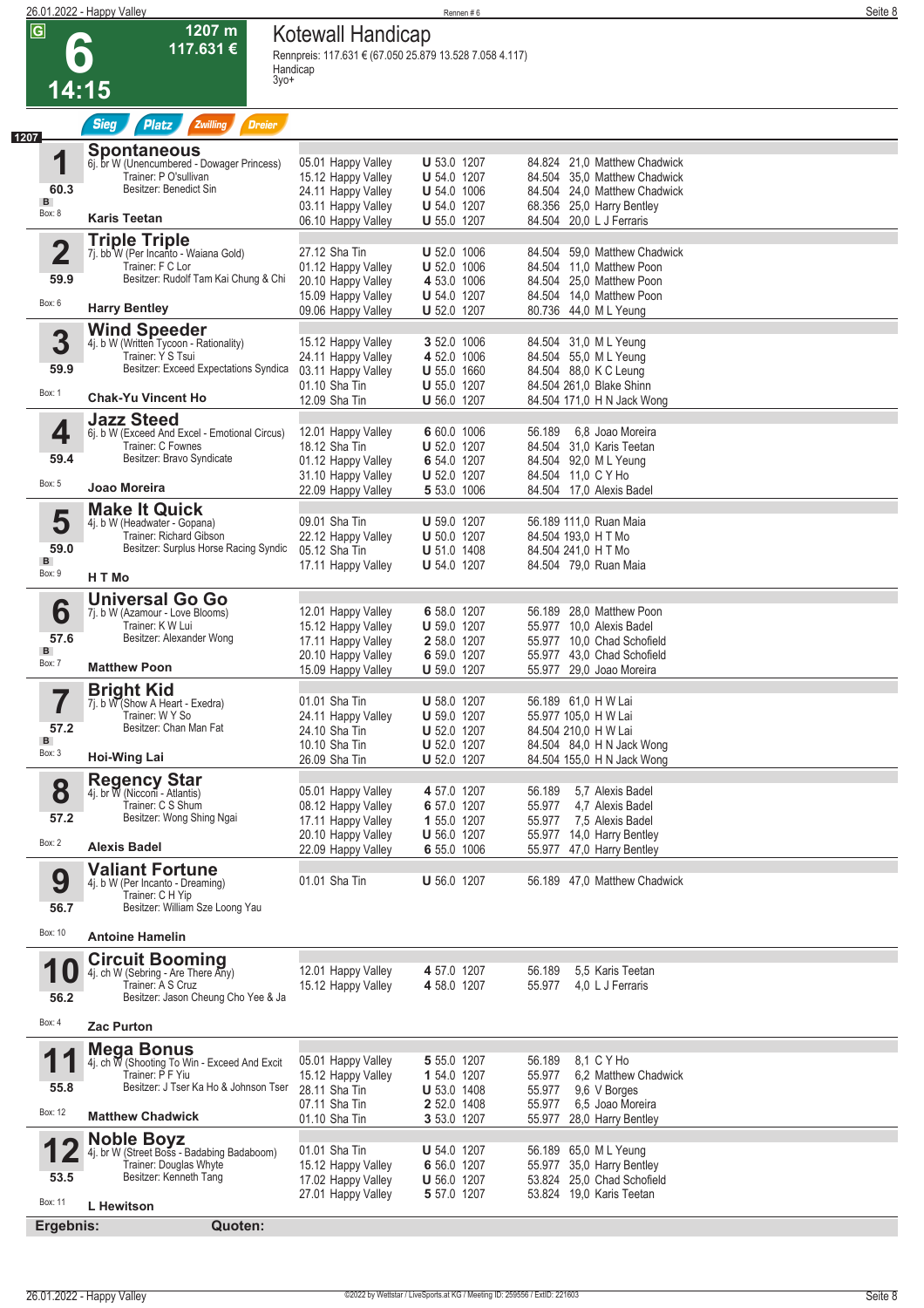|                         | 26.01.2022 - Happy Valley                                         |                                                                                               | Rennen #7                                |                                                            | Seite 9 |
|-------------------------|-------------------------------------------------------------------|-----------------------------------------------------------------------------------------------|------------------------------------------|------------------------------------------------------------|---------|
| $\overline{\mathsf{G}}$ | 1005 m<br>117.631 €<br>3yo+                                       | <b>Hatton Handicap</b><br>Rennpreis: 117.631 € (67.050 25.879 13.528 7.058 4.117)<br>Handicap |                                          |                                                            |         |
| 14:45                   |                                                                   |                                                                                               |                                          |                                                            |         |
|                         | <b>Sieg</b><br><b>Platz</b><br>Zwilling<br><b>Dreier</b>          |                                                                                               |                                          |                                                            |         |
| 1005                    | <b>Fabulous Eight</b>                                             |                                                                                               |                                          |                                                            |         |
| 4                       | 6j. b W (Dream Ahead - Coco Kerringle)<br>Trainer: P F Yiu        | 15.12 Happy Valley<br>08.12 Happy Valley                                                      | 4 52.0 1006<br>2 59.0 1006               | 3.4 Alexis Badel<br>84.504<br>67.172<br>5.8 Alexis Badel   |         |
| 60.3<br>B               | Besitzer: Uno Eight Syndicate                                     | 31.10 Happy Valley                                                                            | 2 59.0 1006                              | 55.977 16,0 C Y Ho                                         |         |
| Box: 3                  | Joao Moreira                                                      | 22.09 Happy Valley<br>05.09 Sha Tin                                                           | 2 57.0 1006<br><b>U</b> 57.0 1006        | 55.977<br>4,5 Joao Moreira<br>55.977 14,0 Jerry Chau       |         |
| $\overline{\mathbf{2}}$ | <b>My Ecstatic</b>                                                | 05.01 Happy Valley                                                                            | 3 60.0 1207                              | 56.189<br>3.4 Matthew Chadwick                             |         |
|                         | 5j. ch W (All Too Hard - More Radiant)<br>Trainer: F C Lor        | 15.12 Happy Valley                                                                            | 5 53.0 1006                              | 84.504<br>8.8 Matthew Chadwick                             |         |
| 60.3                    | Besitzer: Adrian Lo Hoi Ki                                        | 10.11 Happy Valley<br>01.10 Sha Tin                                                           | 4 52.0 1207<br>2 58.0 1207               | 84.504<br>8,9 C Y Ho<br>55.977<br>6,6 Jerry Chau           |         |
| Box: 7                  | <b>Matthew Chadwick</b>                                           | 19.09 Sha Tin                                                                                 | 5 60.0 1207                              | 55.977<br>5.0 Zac Purton                                   |         |
| 3                       | <b>Forte</b><br>5j. ch W (Per Incanto - Fleur De Lune)            | 27.12 Sha Tin                                                                                 | 3 60.0 1006                              | 4,5 Blake Shinn<br>55.977                                  |         |
| 59.9                    | Trainer: David A Hayes<br>Besitzer: Chiu Tao & Clement Cheng K    | 05.05 Happy Valley                                                                            | <b>U</b> 53.0 1207                       | 80.736 12,0 Matthew Chadwick                               |         |
|                         |                                                                   | 28.03 Sha Tin<br>17.01 Sha Tin                                                                | <b>U</b> 52.0 1207<br>6 52.0 1006        | 80.736<br>6.8 Joao Moreira<br>80.736<br>4.5 Joao Moreira   |         |
| Box: 5                  | <b>Zac Purton</b>                                                 | 20.12 Sha Tin                                                                                 | 2 60.0 1006                              | 55.125<br>1,7 Joao Moreira                                 |         |
| 4                       | <b>Scotch Tycoon</b><br>3j. b W (Rich Enuff - Champagne Flute)    | 12.01 Happy Valley                                                                            | 1 56.0 1006                              | 56.189 29,0 C Y Ho                                         |         |
| 59.0                    | Trainer: K W Lui<br>Besitzer: Tung Kit Syndicate                  | 27.12 Sha Tin                                                                                 | <b>U</b> 57.0 1006                       | 55.977 14,0 Ruan Maia                                      |         |
| Box: 2                  | <b>Chak-Yu Vincent Ho</b>                                         |                                                                                               |                                          |                                                            |         |
|                         | <b>Trust Me</b>                                                   |                                                                                               |                                          |                                                            |         |
| 5                       | 6j. b W (Guillotine - Cassie May)<br>Trainer: C H Yip             | 16.01 Sha Tin                                                                                 | 5 59.0 1207<br>6 58.0 1006               | 7,2 Ruan Maia<br>56.189<br>67.172 18,0 Hollie Doyle        |         |
| 57.6                    | Besitzer: Take It Easy Syndicate                                  | 08.12 Happy Valley<br>01.12 Happy Valley                                                      | <b>U</b> 60.0 1207                       | 5.3 Matthew Chadwick<br>55.977                             |         |
| B<br>Box: 9             | <b>Blake Shinn</b>                                                | 21.11 Sha Tin<br>01.10 Sha Tin                                                                | 5 59.0 1207<br>U 52.0 1207               | 55.977<br>7,9 Matthew Poon<br>84.504 11,0 Matthew Chadwick |         |
|                         | <b>Gang Of Brothers</b>                                           |                                                                                               |                                          |                                                            |         |
| 6                       | 4j. ch W <i>(Unencumbered - Assasi)</i><br>Trainer: P O'sullivan  |                                                                                               |                                          |                                                            |         |
| 56.7                    | Besitzer: Z Power Syndicate                                       |                                                                                               |                                          |                                                            |         |
| Box: 1                  | <b>L</b> Hewitson                                                 |                                                                                               |                                          |                                                            |         |
| 7                       | <b>Circuit Seven</b><br>4j. ch W (Deep Field - Flamboyant Lass)   | 27.12 Sha Tin                                                                                 | <b>U</b> 54.0 1006                       | 55.977<br>9,1 Matthew Poon                                 |         |
| 55.3                    | Trainer: A S Cruz                                                 | 08.12 Happy Valley                                                                            | 3 54.0 1006                              | 67.172  4.4 Zac Purton                                     |         |
| $\mathbf{B}$            | Besitzer: Cheung Kwong Kwan & Cheu 28.11 Sha Tin                  | 10.11 Happy Valley                                                                            | 6 54.0 1006<br>4 55.0 1006               | 55.977 10,0 Matthew Poon<br>55.977 18,0 Matthew Poon       |         |
| Box: 10                 | <b>Matthew Poon</b>                                               | 19.09 Sha Tin                                                                                 | <b>U</b> 54.0 1006                       | 8.6 Matthew Poon<br>55.977                                 |         |
| 8                       | <b>Pretty Queen Prawn</b><br>4j. b W (Magnus - Ecosse)            | 27.12 Sha Tin                                                                                 | 5 54.0 1207                              | 55.977 10,0 Jerry Chau                                     |         |
| 55.3                    | Trainer: Douglas Whyte<br>Besitzer: Lau Jun Jun                   | 21.11 Sha Tin<br>31.10 Happy Valley                                                           | 4 54.0 1207<br><b>U</b> 56.0 1207        | 55.977 14,0 Jerry Chau<br>55.977 51,0 L J Ferraris         |         |
| Box: 6                  |                                                                   | 10.10 Sha Tin                                                                                 | $U 55.0 1006$                            | 55.977 12,0 Jerry Chau                                     |         |
|                         | Jerry Chau<br><b>Call Me Lu</b>                                   |                                                                                               |                                          |                                                            |         |
| 9                       | 4j. ch W (Super Easy - Princess' Jewel)                           | 05.01 Happy Valley                                                                            | <b>U</b> 55.0 1207                       | 56.189 123,0 Ruan Maia                                     |         |
| 54.9                    | Trainer: W Y So<br>Besitzer: & Mrs Alan Leung Wai Zen             | 24.11 Happy Valley<br>31.10 Happy Valley                                                      | U 56.0 1207<br>$U 57.0 1006$             | 55.977 28,0 Ruan Maia<br>55.977 110,0 K C Leung            |         |
| Box: 12                 | L J Ferraris                                                      |                                                                                               |                                          |                                                            |         |
|                         | <b>Star Of Wuyi</b>                                               |                                                                                               |                                          |                                                            |         |
| <b>10</b>               | 5j. b W (I Am Invincible - Utopia)<br>Trainer: Y S Tsui           | 12.01 Happy Valley<br>24.11 Happy Valley                                                      | 5 53.0 1006<br>6 54.0 1207               | 56.189 38,0 ML Yeung<br>55.977 13,0 Karis Teetan           |         |
| 53.1<br>B               | Besitzer: Sze-To Kin Sun                                          | 03.11 Happy Valley                                                                            | 5 53.0 1207                              | 55.977 11,0 Jerry Chau                                     |         |
| Box: 11                 | <b>K-Chun-Derek Leung</b>                                         | 30.05 Sha Tin<br>28.04 Happy Valley                                                           | <b>U</b> 55.0 1408<br><b>U</b> 55.0 1207 | 53.824 14,0 Alexis Badel<br>53.824<br>3,3 Joao Moreira     |         |
|                         | <b>Aquila</b>                                                     |                                                                                               |                                          |                                                            |         |
|                         | 6j. b W (Exceed And Excel - Dreamworker)<br>Trainer: A T Millard  | 19.01 Happy Valley<br>18.12 Sha Tin                                                           | 6 54.0 1207<br><b>U</b> 54.0 1207        | 56.189 13,0 Ruan Maia<br>55.977 20,0 Matthew Poon          |         |
| 52.6<br>$\mathbf{B}$    | Besitzer: Johnny Shih Jar Yi                                      | 28.11 Sha Tin<br>27.10 Sha Tin                                                                | $U 56.0 1006$<br><b>U</b> 59.0 1207      | 55.977 18,0 L Hewitson<br>55.977 7.7 L J Ferraris          |         |
| Box: 4                  | <b>Vagner Borges</b>                                              | 02.06 Happy Valley                                                                            | <b>U</b> 60.0 1207                       | 53.824 16,0 Chad Schofield                                 |         |
|                         | <b>Treasure Of Field</b><br>4j. b W (Darci Brahma - Just Keepher) | 22.12 Happy Valley                                                                            | 3 53.0 1006                              | 55.977 20,0 Antoine Hamelin                                |         |
|                         | Trainer: Jimmy Ting<br>Besitzer: Gavin Cheung King Chi            | 01.12 Happy Valley                                                                            | 6 53.0 1207                              | 55.977 6,7 Antoine Hamelin                                 |         |
| 52.2<br>B               |                                                                   | 20.10 Happy Valley<br>19.09 Sha Tin                                                           | 5 54.0 1207<br><b>U</b> 54.0 1207        | 55.977 22,0 ML Yeung<br>55.977 22,0 Chad Schofield         |         |
| Box: 8                  | <b>Antoine Hamelin</b>                                            | 11.07 Sha Tin                                                                                 | <b>U</b> 56.0 1207                       | 53.824 19,0 Karis Teetan                                   |         |
| Ergebnis:               | Quoten:                                                           |                                                                                               |                                          |                                                            |         |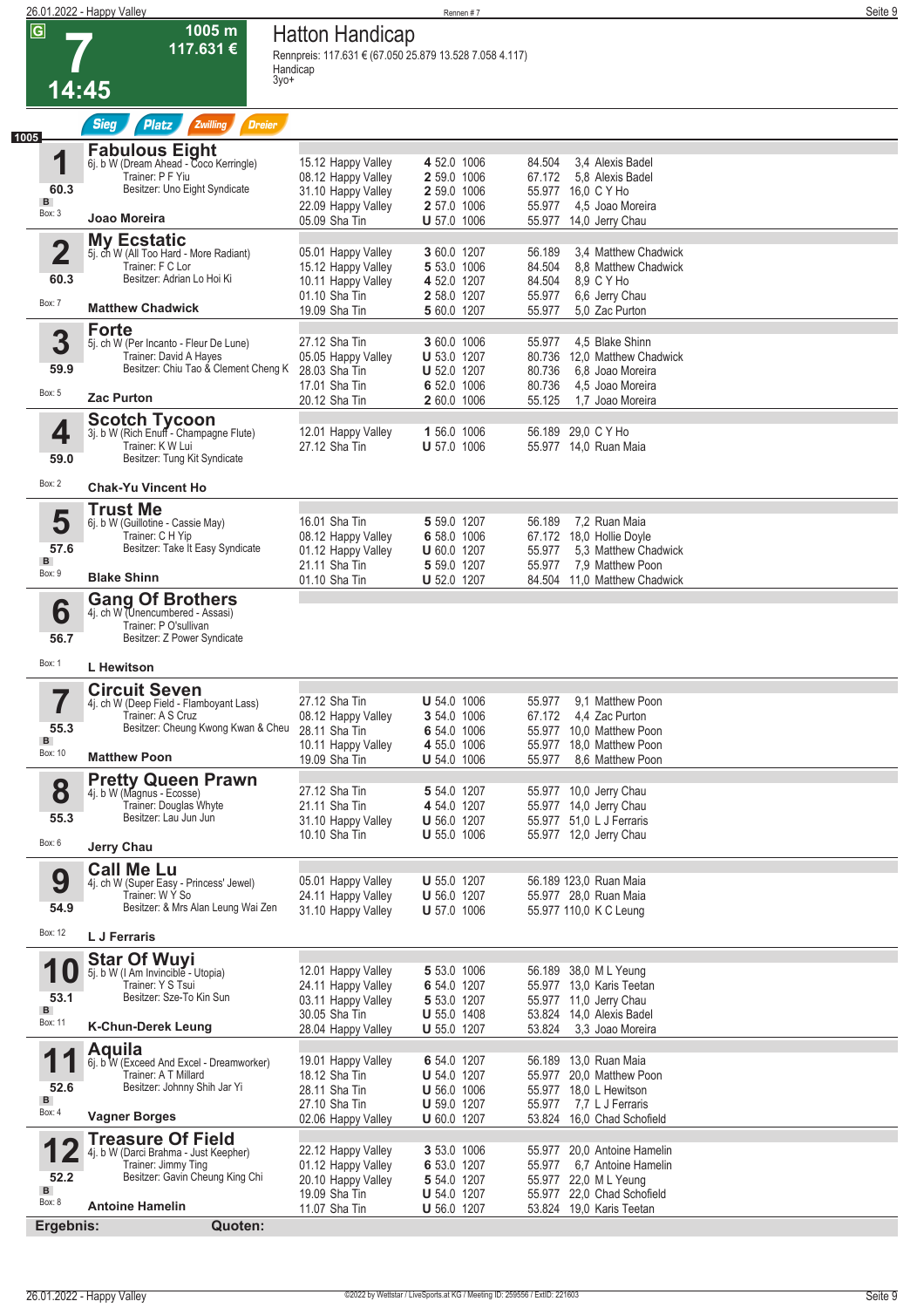|                         | 26.01.2022 - Happy Valley                                    |                                                                                      | Rennen#8                                 |                                                           | Seite 10 |
|-------------------------|--------------------------------------------------------------|--------------------------------------------------------------------------------------|------------------------------------------|-----------------------------------------------------------|----------|
| $\overline{\mathbf{G}}$ | 1659 m<br>177.577 €                                          | <b>Conduit Handicap</b><br>Rennpreis: 177.577 € (101.219 39.067 20.421 10.655 6.215) |                                          |                                                           |          |
| 15:15                   |                                                              | Handicap<br>3yo+                                                                     |                                          |                                                           |          |
|                         | <b>Sieg</b><br>Zwilling<br><b>Dreier</b><br><b>Platz</b>     |                                                                                      |                                          |                                                           |          |
| 1                       | <b>Maldives</b><br>5j. b W (Burgundy - Celtic Dream)         | 12.01 Happy Valley                                                                   | 3 58.0 1660                              | 84.824<br>8.4 L J Ferraris                                |          |
| 59.9                    | Trainer: D J Hall<br>Besitzer: Sammy Sean Lee                | 27.12 Sha Tin                                                                        | 5 59.0 1408                              | 84.504<br>8.1 Blake Shinn                                 |          |
|                         |                                                              | 07.11 Sha Tin<br>24.10 Sha Tin                                                       | 2 58.0 1609<br>2 57.0 1609               | 84.504<br>6.3 Zac Purton<br>84.504<br>2,9 Zac Purton      |          |
| Box: 1                  | <b>Zac Purton</b>                                            | 26.09 Sha Tin                                                                        | 5 59.0 1408                              | 84.504<br>6.6 Zac Purton                                  |          |
| $\overline{\mathbf{2}}$ | <b>Leap Of Faith</b><br>5j. b W (Sebring - Steps In Time)    | 01.12 Happy Valley                                                                   | <b>U</b> 59.0 1811                       | 6,2 Zac Purton<br>84.504                                  |          |
| 59.4                    | Trainer: J Size<br>Besitzer: Good Faith Syndicate            | 21.11 Sha Tin<br>10.11 Happy Valley                                                  | U 59.0 2012<br>2 58.0 1811               | 22,0 Chad Schofield<br>84.504<br>84.504<br>4.3 Zac Purton |          |
| Box: 3                  |                                                              | 17.10 Sha Tin                                                                        | <b>U</b> 58.0 1811                       | 84.504<br>8.6 Antoine Hamelin                             |          |
|                         | <b>Vagner Borges</b>                                         | 01.10 Sha Tin                                                                        | 3 58.0 1609                              | 84.504<br>5.5 Karis Teetan                                |          |
| 3                       | <b>Kinda Cool</b><br>5j. ch W (Per Incanto - Virginia Key)   | 01.01 Sha Tin                                                                        | <b>U</b> 57.0 1408                       | 20,0 Matthew Chadwick<br>84.824                           |          |
| 58.5                    | Trainer: F C Lor<br>Besitzer: Righteousness Syndicate        | 28.11 Sha Tin<br>24.10 Sha Tin                                                       | 5 51.0 1408<br><b>U</b> 58.0 1609        | 129.178 45,0 Matthew Chadwick<br>84.504 45.0 Matthew Poon |          |
| B<br>Box: 5             | <b>Matthew Chadwick</b>                                      | 06.10 Happy Valley                                                                   | 5 59.0 1207                              | 84.504 12,0 Joao Moreira                                  |          |
|                         | <b>Invincible Missile</b>                                    | 02.06 Happy Valley                                                                   | 4 59.0 1207                              | 80.736 12,0 Zac Purton                                    |          |
| 4                       | 6j. b W (Smart Missile - Phaedra)<br>Trainer: C Fownes       | 08.12 Happy Valley                                                                   | 1 54.0 1660                              | 101.405<br>9.4 James McDonald                             |          |
| 58.1                    | Besitzer: Law Cheuk & Shiu Leung Piu                         | 24.11 Happy Valley<br>07.11 Sha Tin                                                  | 2 53.0 1660<br>3 53.0 1408               | 84.504 13,0 Harry Bentley<br>84.504 49,0 Harry Bentley    |          |
| Box: 10                 | <b>Harry Bentley</b>                                         | 10.10 Sha Tin<br>26.09 Sha Tin                                                       | <b>U</b> 56.0 1660<br>U 56.0 1207        | 84.504 49,0 L J Ferraris<br>6,5 Zac Purton<br>84.504      |          |
|                         | <b>Gift Of Lifeline</b>                                      |                                                                                      |                                          |                                                           |          |
| 5                       | 6j. b W (Pierro - Princess Quality)<br>Trainer: A T Millard  | 05.01 Happy Valley<br>01.12 Happy Valley                                             | <b>U</b> 55.0 1811<br>5 57.0 1811        | 9,5 Matthew Poon<br>84.824<br>84.504 18.0 Matthew Poon    |          |
| 57.2<br>B               | Besitzer: Dr Eddy Fong Ching                                 | 03.11 Happy Valley                                                                   | 4 58.0 1660                              | 9.3 Karis Teetan<br>84.504                                |          |
| Box: 7                  | <b>L</b> J Ferraris                                          | 17.10 Sha Tin<br>12.09 Sha Tin                                                       | U 58.0 1408<br><b>U</b> 58.0 1408        | 76.0 L J Ferraris<br>84.504<br>84.504 41,0 H T Mo         |          |
|                         | <b>Smiling Time</b>                                          |                                                                                      |                                          |                                                           |          |
| 6                       | 5j. b W (Oratorio - Little Jet)<br>Trainer: Jimmy Ting       | 12.01 Happy Valley<br>27.12 Sha Tin                                                  | <b>U</b> 56.0 1660<br><b>U</b> 57.0 1408 | 84.824 64,0 ML Yeung<br>84.504 53,0 ML Yeung              |          |
| 56.2<br>B               | Besitzer: Fung Kok Po & Jason Fung                           | 26.06 Sha Tin<br>06.06 Sha Tin                                                       | U 60.0 2012<br><b>U</b> 51.0 1609        | 80.736 64,0 Chad Schofield<br>118.413 137,0 ML Yeung      |          |
| Box: 6                  | <b>Antoine Hamelin</b>                                       | 16.05 Sha Tin                                                                        | <b>U</b> 53.0 1408                       | 118.413 68.0 Joao Moreira                                 |          |
| ▀                       | <b>Fearless Fire</b><br>8j. b W (Acclamation - Pediment)     | 01.01 Sha Tin                                                                        | 6 53.0 1609                              | 84.824 25,0 ML Yeung                                      |          |
| 54.9                    | Trainer: David A Hayes<br>Besitzer: Asther Leung Wing Yi     | 08.12 Happy Valley                                                                   | 1 59.0 1660                              | 55.977 4,0 Blake Shinn                                    |          |
|                         |                                                              | 13.11 Sha Tin<br>24.10 Sha Tin                                                       | $U$ 49.0 1408<br>6 50.0 1609             | 84.504 25,0 C Victor Wong<br>84.504 70,0 C Victor Wong    |          |
| Box: 2                  | Ming-Lun Yeung                                               | 01.10 Sha Tin                                                                        | <b>U</b> 51.0 1207                       | 84.504 42,0 C Victor Wong                                 |          |
| 8                       | <b>Royal Campbell</b><br>5j. bb W (Kuroshio - Poetic Faith)  | 05.01 Happy Valley                                                                   | <b>U</b> 54.0 1207                       | 84.824 51,0 Matthew Poon                                  |          |
| 54.9                    | Trainer: P F Yiu<br>Besitzer: Tsoi Wai & Tang Pui Yee        | 20.12 Sha Tin<br>29.11 Sha Tin                                                       | <b>U</b> 56.0 1207<br><b>U</b> 56.0 1207 | 82.688 128,0 V Borges<br>82.688 78,0 Neil Callan          |          |
| Box: 12                 | <b>L</b> Hewitson                                            | 18.03 Sandown                                                                        | 1 56.0 1006                              | 14.550 4,0 Teodore Nugent                                 |          |
|                         | <b>Kowloon Great</b>                                         | 21.02 Moonee Valley                                                                  | 2 56.0 1006                              | 17.460 11.0 Brett Prebble                                 |          |
| 9                       | 5j. b W (Teofilo - Aiseiri)                                  | 01.01 Sha Tin                                                                        | <b>U</b> 52.0 1408                       | 84.824 53,0 Alexis Badel                                  |          |
| 54.4                    | Trainer: C S Shum<br>Besitzer: Healthy & Happy Racing Syn    | 03.04 Cork<br>07.11 Naas                                                             | 2 56.0 2039<br>1 60.0 1609               | 11.250 11,0 Kevin Manning<br>5.593<br>2,7 Kevin Manning   |          |
| Box: 4                  | Karis Teetan                                                 | 17.10 Leopardstown<br>12.06 Curragh                                                  | <b>U</b> 60.0 2012<br><b>U</b> 60.0 2012 | 8,0 Kevin Manning<br>6.101<br>7.627 23,0 Kevin Manning    |          |
|                         | <b>Oscar Glory</b>                                           |                                                                                      |                                          |                                                           |          |
| <b>10</b>               | 4j. br W (Per Incanto - Centree)<br>Trainer: F C Lor         | 01.01 Sha Tin<br>18.12 Sha Tin                                                       | 2 51.0 1408<br>4 60.0 1609               | 84.824<br>3,7 V Borges<br>55.977<br>4,0 Harry Bentley     |          |
| 54.4                    | Besitzer: Abacus Syndicate                                   | 28.11 Sha Tin                                                                        | 3 59.0 1609                              | 55.977<br>5.6 Matthew Poon                                |          |
| Box: 11                 | Joao Moreira                                                 | 07.11 Sha Tin<br>24.10 Sha Tin                                                       | 2 59.0 1609<br>4 58.0 1609               | 55.977<br>2.8 Zac Purton<br>55.977<br>5.8 Matthew Poon    |          |
| 1<br>1                  | <b>Sky Forever</b><br>4j. ch W (Not A Single Doubt - Tango)  | 01.01 Sha Tin                                                                        | 2 60.0 1207                              | 56.189<br>8.0 Alexis Badel                                |          |
|                         | Trainer: K L Man                                             | 05.12 Sha Tin                                                                        | <b>U</b> 52.0 1408                       | 84.504<br>3,4 Joao Moreira                                |          |
| 54.0<br>$\mathbf{B}$    | Besitzer: Wong Chung Yin & Wong Lai                          | 13.11 Sha Tin<br>24.10 Sha Tin                                                       | 5 51.0 1408<br>2 51.0 1408               | 84.504 20,0 H W Lai<br>84.504 160,0 H W Lai               |          |
| Box: 8                  | <b>Alexis Badel</b>                                          | 01.10 Sha Tin                                                                        | <b>U</b> 52.0 1207                       | 84.504 54,0 Alexis Badel                                  |          |
|                         | <b>Nothing Impossible</b><br>4j. gr W (Mehmas - Ventura Ice) | 01.01 Sha Tin                                                                        | <b>U</b> 52.0 1408                       | 84.824 150,0 Harry Bentley                                |          |
|                         | Trainer: K W Lui<br>Besitzer: Twenty Five Months Syndicat    | 18.12 Sha Tin                                                                        | <b>U</b> 54.0 1207                       | 84.504 108,0 Ruan Maia                                    |          |
| 53.5                    |                                                              | 05.12 Sha Tin<br>21.05 Goodwood                                                      | <b>U</b> 53.0 1006<br>1 59.0 1609        | 84.504 132,0 Ruan Maia<br>4.860<br>9,5 Jamie Spencer      |          |
| Box: 9                  | <b>Matthew Poon</b>                                          | 01.05 Doncaster                                                                      | 3 56.0 1609                              | 6.480<br>7,0 Jamie Spencer                                |          |
| Ergebnis:               | Quoten:                                                      |                                                                                      |                                          |                                                           |          |